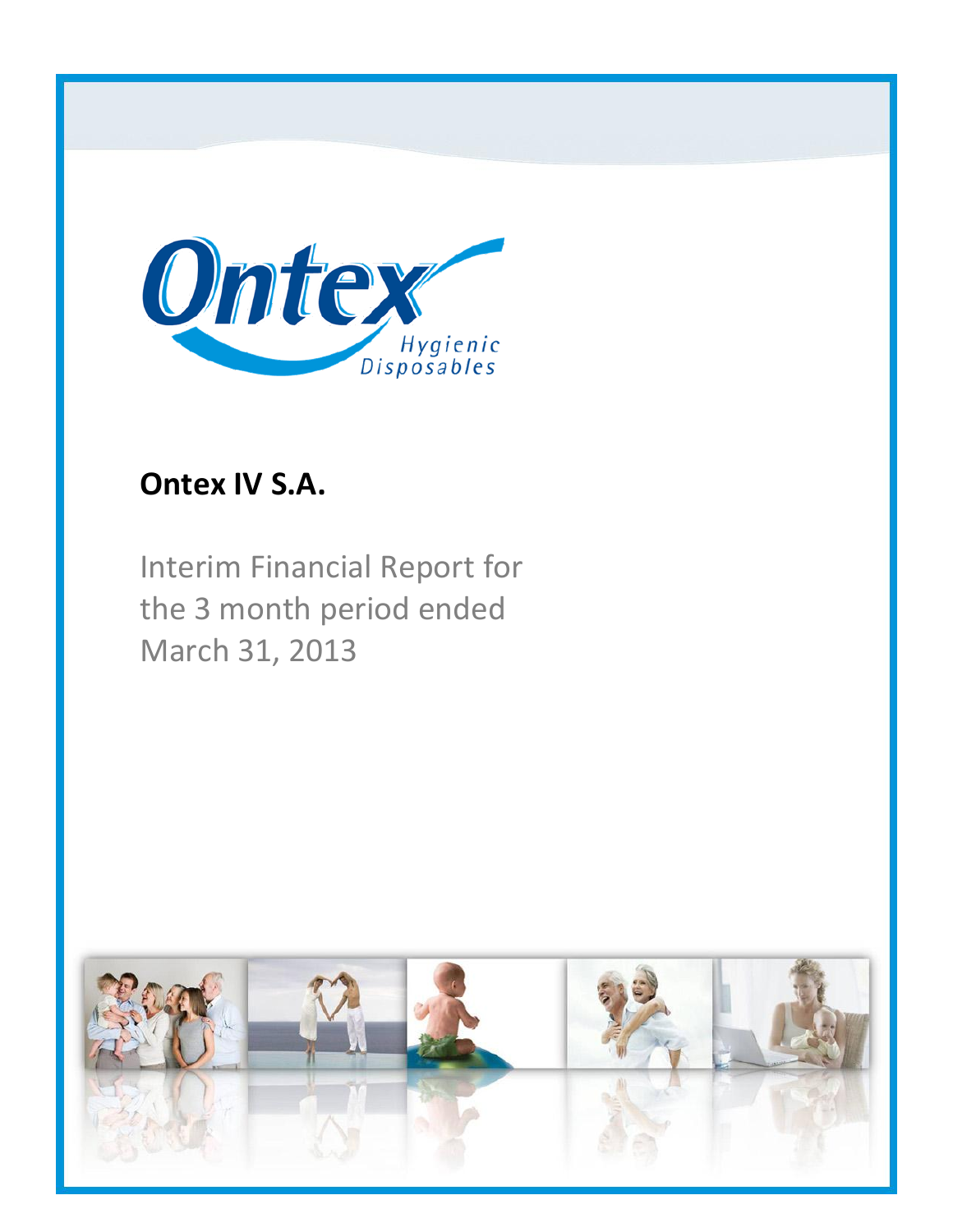# **Table of Contents**

| Management's Discussion and Analysis of Financial Condition and Results of Operations 7         |  |
|-------------------------------------------------------------------------------------------------|--|
|                                                                                                 |  |
|                                                                                                 |  |
|                                                                                                 |  |
|                                                                                                 |  |
|                                                                                                 |  |
|                                                                                                 |  |
|                                                                                                 |  |
|                                                                                                 |  |
|                                                                                                 |  |
|                                                                                                 |  |
|                                                                                                 |  |
|                                                                                                 |  |
|                                                                                                 |  |
|                                                                                                 |  |
| Unaudited Condensed Consolidated Interim Income Statement (continued)  14                       |  |
| Unaudited Condensed Consolidated Interim Statement of Comprehensive Income 15                   |  |
|                                                                                                 |  |
|                                                                                                 |  |
|                                                                                                 |  |
| Notes to the Unaudited Condensed Consolidated Interim Financial Statements  20                  |  |
|                                                                                                 |  |
|                                                                                                 |  |
|                                                                                                 |  |
|                                                                                                 |  |
|                                                                                                 |  |
|                                                                                                 |  |
|                                                                                                 |  |
| Note 8 Reconciliation of net income/ (loss) before interest, tax, depreciation and amortization |  |
|                                                                                                 |  |
|                                                                                                 |  |
|                                                                                                 |  |
|                                                                                                 |  |

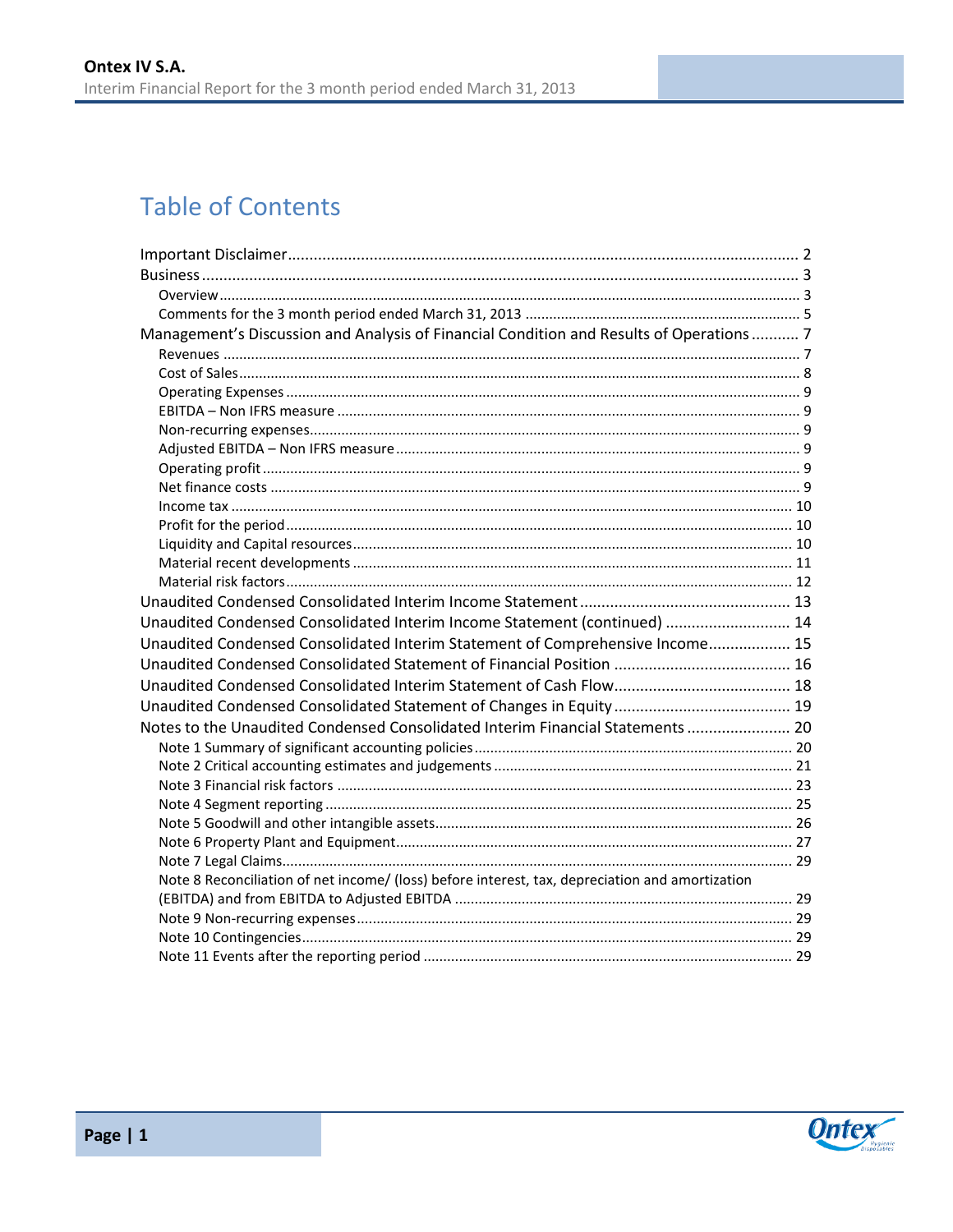### <span id="page-2-0"></span>**Important Disclaimer**

This report may include forward-looking statements. Forward-looking statements are statements regarding or based upon our management's current intentions, beliefs or expectations relating to, among other things, Ontex's future results of operations, financial condition, liquidity, prospects, growth, strategies or developments in the industry in which we operate. By their nature, forward-looking statements are subject to risks, uncertainties and assumptions that could cause actual results or future events to differ materially from those expressed or implied thereby. These risks, uncertainties and assumptions could adversely affect the outcome and financial effects of the plans and events described herein.

Forward-looking statements contained in this report regarding trends or current activities should not be taken as a report that such trends or activities will continue in the future. We undertake no obligation to update or revise any forward-looking statements, whether as a result of new information, future events or otherwise. You should not place undue reliance on any such forward-looking statements, which speak only as of the date of this report.

The information contained in this report is subject to change without notice. No re-report or warranty, express or implied, is made as to the fairness, accuracy, reasonableness or completeness of the information contained herein and no reliance should be placed on it.

In most of the tables of this report, amounts are shown in € million for reasons of transparency. This may give rise to rounding differences in the tables presented in the report.

A small number of customers have been reclassified to a different division in 2013, in line with the account and sales management. To allow for relevant comparisons, the 2012 sales by division have been restated.

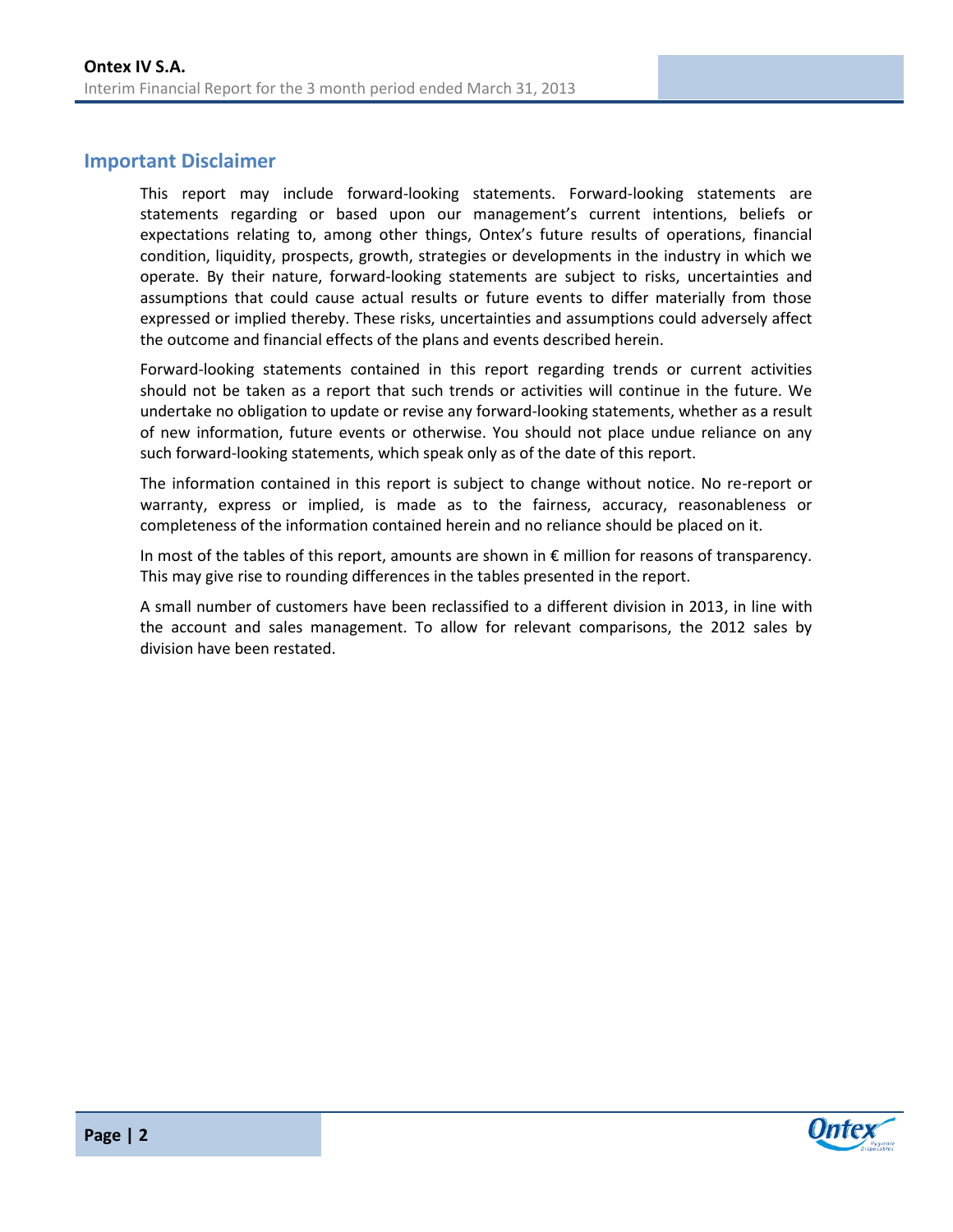### <span id="page-3-0"></span>**Business**

### <span id="page-3-1"></span>**Overview**

**Ontex: market leader in hygienic disposables**

We are Europe's leading manufacturer of private-label Hygienic Disposable Products. We primarily sell our products to retailers helping them to enhance their own brands and maximize their profits. In selected markets where the private-label market is underdeveloped, we operate a B brand strategy by offering a lower-priced alternative product to premium-priced A brands products. Hygienic Disposable Products are essential, day-to-day consumables. Demand for these products is typically resilient throughout economic cycles.

Our core product categories include:

- Babycare products, principally baby diapers and, to a lesser extent, baby pants and wet wipes ("Babycare Products"). Babycare Products comprised 55.2% of our revenue for the year ended December 31, 2012.
- Adult incontinence products, such as adult pants, adult diapers, incontinence towels and bed protection ("Adult Incontinence Products"). Adult Incontinence Products comprised 29.0% of our revenue for the year ended December 31, 2012.
- Feminine care products, such as sanitary towels, panty liners and tampons ("Femcare Products"). Femcare Products comprised 14.3% of our revenue for the year ended December 31, 2012.

For the year ended December 31, 2012, we sold approximately 5.8 billion baby diaper pieces, 3.3 billion panty liner pieces and 567 million adult light incontinence pads.

In Europe, we estimate the aggregate private-label market share by volume across our core product range to be of approximately 45% at December 31, 2012. Our market share in the private-label segment for our core product categories is more than three times that of our nearest private-label competitor, and we are a leading European manufacturer in our core product categories across both private-label and branded products.

Western Europe contributed 67.3% of our revenue for the year ended December 31, 2012, Eastern Europe contributed 14.0% and the rest of the world, including Turkey, contributed 18.7%.

In Western Europe, our customers include retailers, wholesalers, distributors and institutions, and we have supplied each of the 10 largest retailers by sales, either directly or through a distributor, for at least the last 10 years. We believe the duration and continued strength of these customer relationships is the result of the quality and breadth of our product offering, our manufacturing capability and the strength of our commercial organization.

For the year ended December 31, 2012, 66.3% of our revenue was generated from private-label products, while 33.7% of our revenue came from branded products. The branded business segment has increased in 2012 following the Lille Healthcare acquisition, which was primarily a

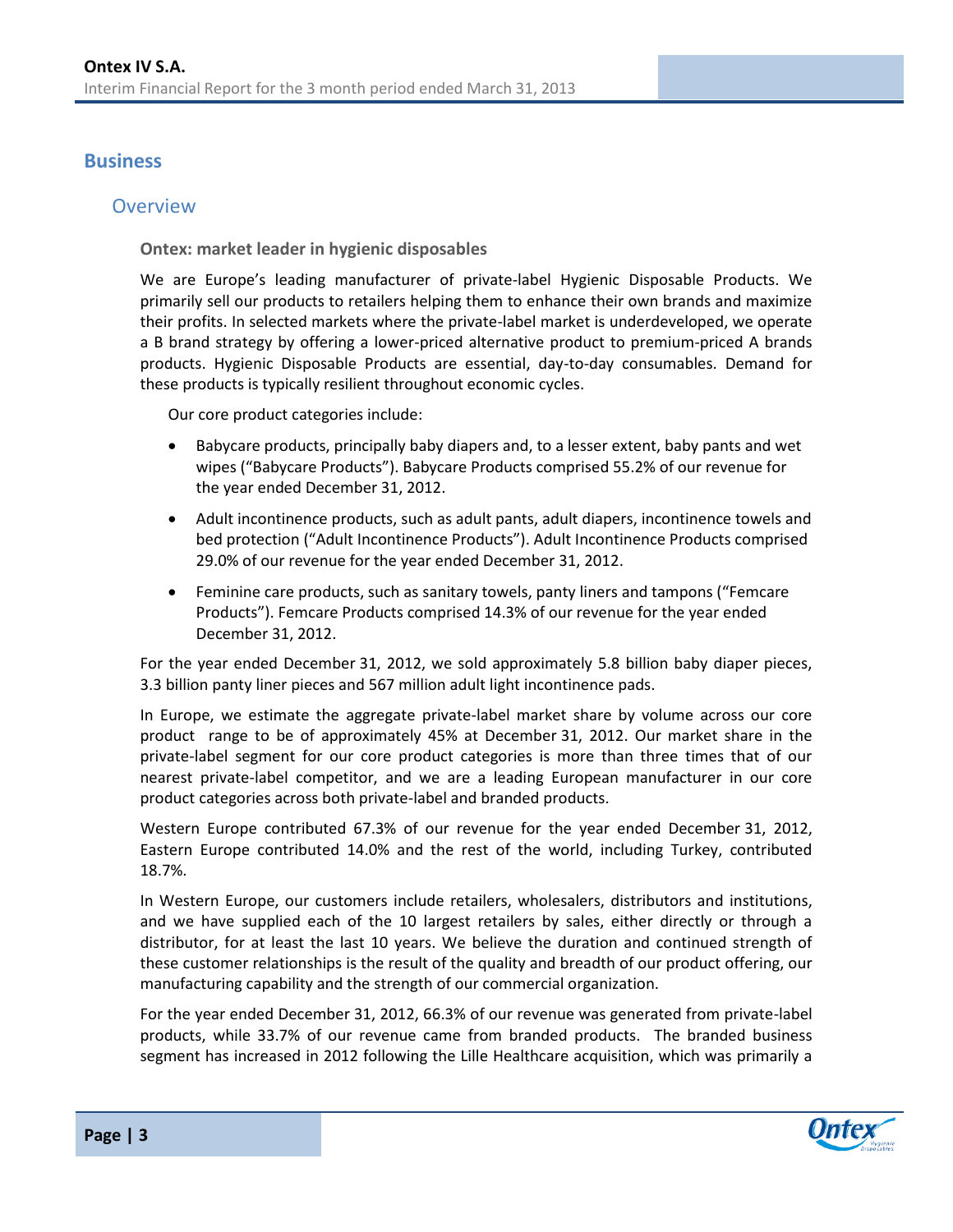branded business, and is expected to further increase due to the Serenity acquisition in April 2013.

Retailers use our private-label products to enhance their own brand assortments and maximize their profits. Consequently, we believe that our high quality products, customer service and continued product development are important success factors in our industry. In third-party surveys our products generally receive quality ratings that are similar to those of equivalent A brand products. We believe that we have an industry leading order fulfillment and delivery record which we reported at more than 98% of orders delivered on time. We have been the first private-label manufacturer to launch new product features such as the popular Elastic Ears feature in baby diapers and since 2004 we have regularly introduced new products or features.

We have a broad manufacturing footprint. We operate 14 production facilities located in Europe, Turkey, Algeria, China, Russia and Australia. We are headquartered in Zele, Belgium and have marketing and sales teams located in more than 25 countries around the world. Our teams made sales in more than 100 countries in 2012. Our sales coverage and international distribution network allow us to operate successfully in diverse markets around the world and in a cost-effective manner. The average number of employees throughout FY 2012 was 4,682.

#### **History of the Group**

Ontex was founded in 1979 by Mr. Paul Van Malderen and initially produced mattress protectors for the Belgian institutional market. During the 1980s and the first half of the 1990s, Ontex expanded its product range into its current segments and grew the business internationally both organically and through acquisitions. After opening a production facility in the Czech Republic and acquiring businesses in Belgium, Germany and Spain, Ontex was listed on Euronext Brussels in 1998. Following the listing, Ontex experienced rapid growth over several years, primarily through bolt-on acquisitions in France, Germany and Turkey.

Ontex was acquired by funds advised by Candover in 2003 and subsequently de-listed from Euronext Brussels. It made a subsequent acquisition in Germany and in 2006 Michael Teacher and Christopher Parratt joined the Company as CEO and CFO, respectively. During the same year, Ontex opened a production facility in China and, in 2008, opened a production facility in Algeria.

In November 2010, Ontex was acquired by funds managed by Goldman Sachs & Co and TPG Capital.

In 2011, the Group opened two additional production facilities in Australia and Russia and acquired Lille Healthcare on October 3, 2011.

We recently announced the intended departure of both our Chief Executive Officer, Michael Teacher, and our Chief Financial Officer, Christopher Parratt, both of whom will leave the Company in 2013. We have nominated Charles Bouaziz as our new CEO, who transitioned into the position during the first quarter of 2013, under the management and guidance of Mr. Teacher.

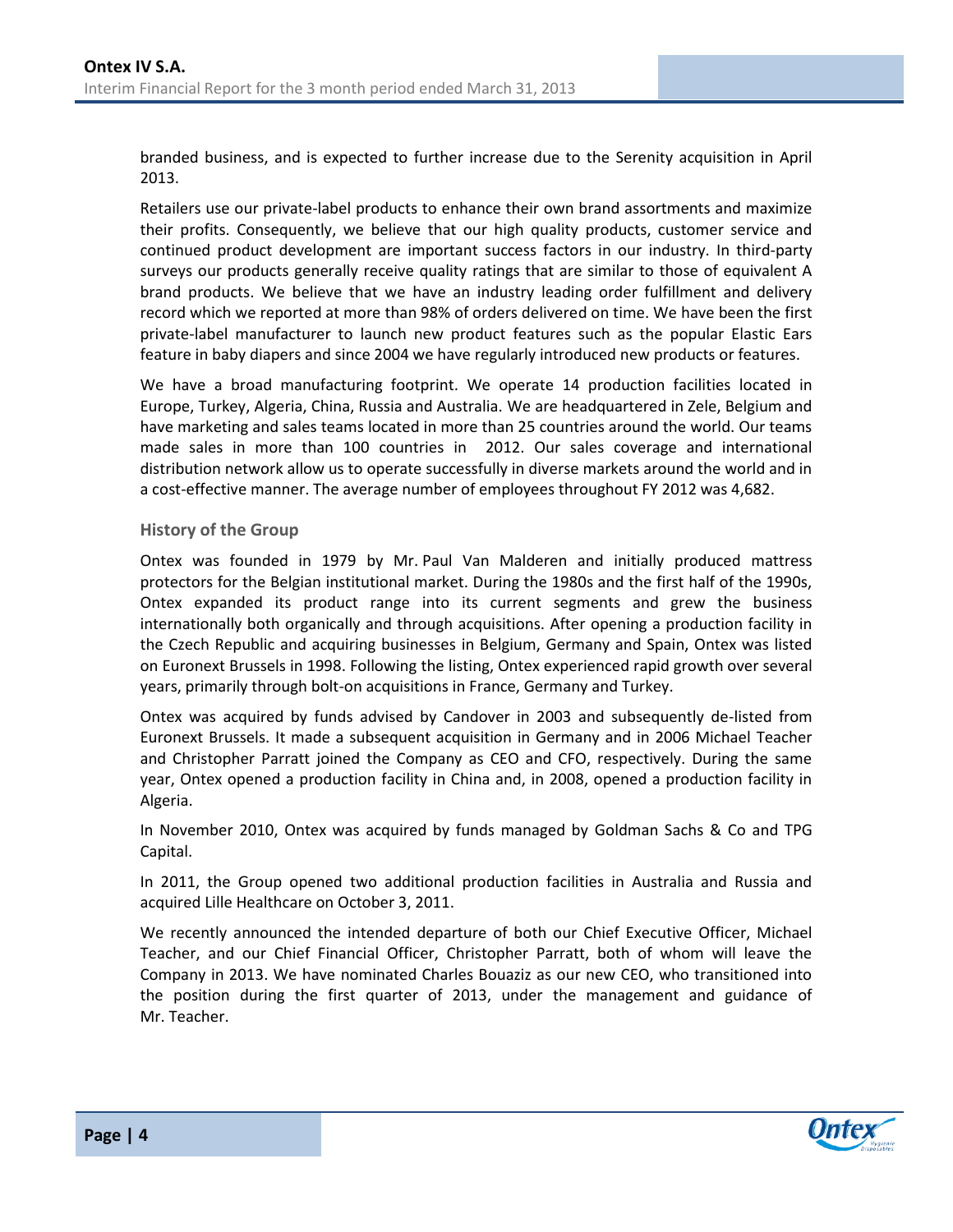# <span id="page-5-0"></span>Comments for the 3 month period ended March 31, 2013

In the first quarter of 2013 Ontex continued to see growth from emerging markets, in particular in the baby and incontinence product groups. While performance in Western Europe was mixed, the varying market dynamics across retailers led to increased volumes in some key countries, such as the UK and Spain. The positive impact on gross profit from the different projects executed by the Group was partly offset by the negative impact from higher prices of raw materials derived from petrochemicals and currency fluctuations.

During the quarter, the Group continued to focus on capitalising on the opportunity arising from the exit of Kimberly-Clark in the Western Europe region announced in Q4 2012. The Kimberly-Clark UK plant closed in March 2013 and the Spain plant is expected to close in May. Ontex has been able to secure a number of additional private label contracts. In addition, the exit of the Huggies brand from the market has created opportunities for private label and other brands to pick up this volume.

On the operations side, the Group continued to take pro-active steps to further optimise its structure through the closure of Recklinghausen and acquisition of Serenity. Production in the Recklinghausen plant was stopped in March. As previously indicated, the majority of the closure related payments are expected to be made in H1 2013 with the severance compensation being largely paid in April 2013. In addition, the Group will be re-deploying the exisiting equipment to other sites during the rest of the year. The acquisition of Serenity, announced in February 2013, closed in April 2013 and the integration is well underway. The quarter was also marked by additional sales and marketing investments to support regional and divisional growth opportunities, in particular in emerging markets and Healthcare.

Total revenue was €340.5 million for the quarter ended March 31, 2013, an increase of 2.1% from €333.4 million for the 3 months ended March 31, 2012. At constant currency sales grew by 2.7% year-on-year.

Excluding non-recurring expenses, adjusted EBITDA for the quarter ended March 31, 2013 was €38.0 million, a decrease of €2.5 million or 6.2% from €40.5 million for the quarter ended March 31, 2012. The main drivers for the lower adjusted EBITDA were the unfavorable currency evolutions, the increased prices for petrochemicals and the investments in sales and marketing. The additional contribution from higher sales volumes and the cost saving projects have limited the decrease in adjusted EBITDA.

Free Cash Flow (FCF) for the 3 month period ended March 31, 2013 was €14.2 million compared to €10.0 million for the same period last year. Change in working capital was negative at €6.1 million and improved compared to the same period last year ( $\epsilon$ (23.2) million). The main factor behind this improvement is tighter management of working capital. Capex for the period under review was €16.2 million compared to €7.9 million for the 3 months ended March 31, 2012. This expenditure is in line with the overall Capex budget for the year with a higher proportion of investment to be expected in the first half of 2013.

Net Debt ended the quarter at €797.8 million and available liquidity stood at €118.0 million. On a pro-forma basis, the available liquidity post-Serenity acquisition would have amounted to €88.4 million. The acquisitioin was funded in part by the bonds issued in February 2013 and held

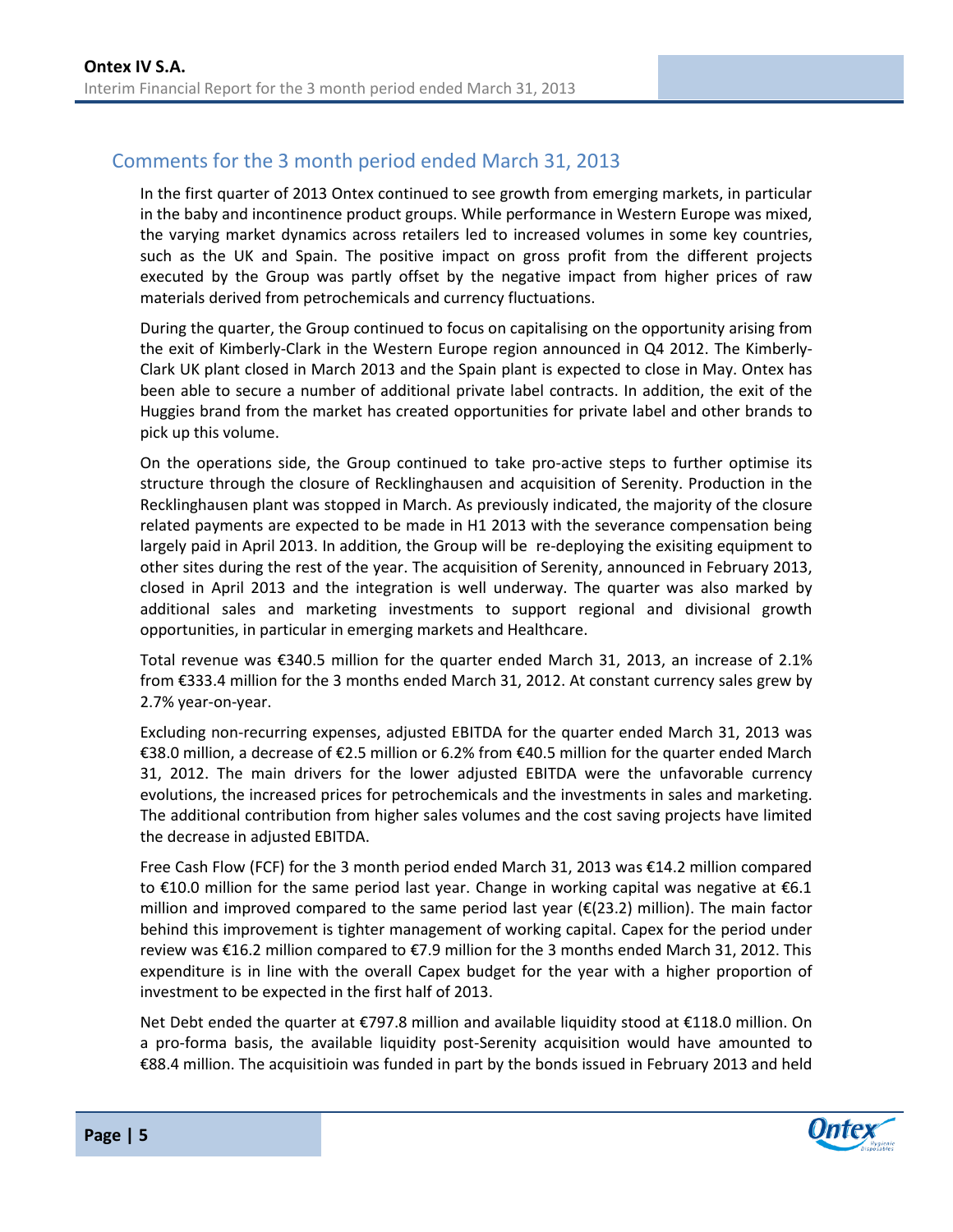in escrow and a €30m drawdown of the RCF pending implementation of factoring arrangements for a portion of Serenity's debtors.

Progressing into 2013, one of the Group's main areas of focus remains the integration of Serenity. With the acquisition closed on April 4, the entity will be consolidated from that date onwards into the Healthcare division. Thus far, operational aspects such as trading and integrations are generally in line with expectations with the synergies realisation on track.

The outlook for raw material prices for the next two quarters points towards a stable environment. Overall, raw material prices in Q2 2013 are expected to be in line with Q1 2013, and the initial indications for Q3 2013 do not suggest any material changes from Q2 2013.

Overall, the Group is making good progress on the strategic and operational projects outlined earlier in 2013.

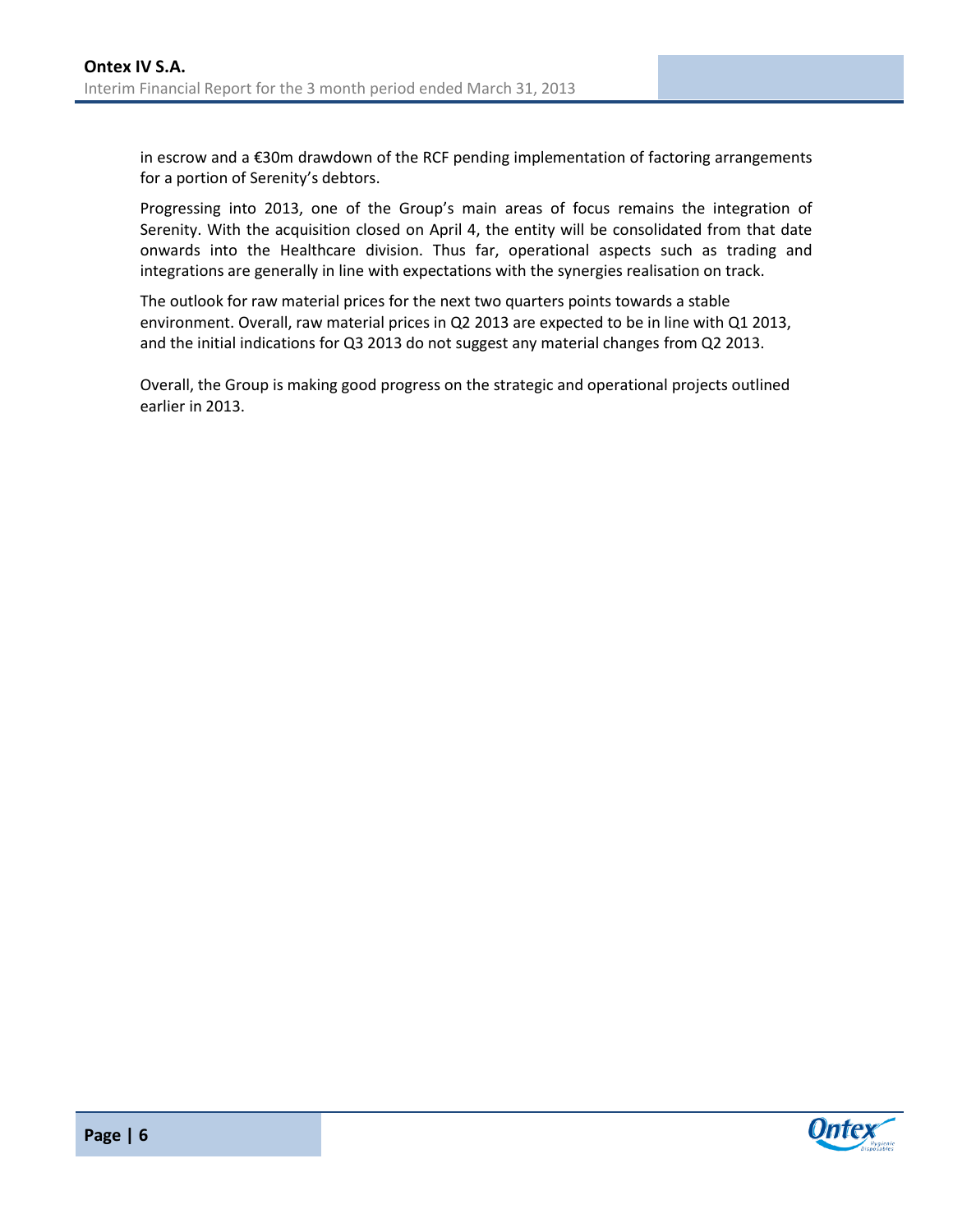# <span id="page-7-0"></span>**Management's Discussion and Analysis of Financial Condition and Results of Operations**

#### <span id="page-7-1"></span>Revenues

Total revenue was €340.5 million for the quarter ended March 31, 2013, an increase of €7.1 million or 2.1% from €333.4 million for the 3 months ended March 31, 2012. At a constant currency sales grew by 2.7% year-on-year. Overall, growth continued to come from regions outside Western Europe with contributions coming from the incontinence and baby product groups.

Revenues generated in Western Europe amounted to €218.9 million for the 3 months ended March 31, 2013 compared to €226.7 for the same period last year, a decrease of €7.8 million or 3.4%. The group reported lower retail sales in certain Western European countries such as France and Germany, which were partially offset by a strong performance from existing customers in the UK and an impressive growth in Spain where we experienced a positive impact from the Huggies exit. Healthcare sales also contributed positively in the Western Europe region. Currency effects were limited in Western Europe with sales at constant currency down by 3.0%.

In Eastern Europe sales amounted to €47.2 million for the 3 months ended March 31, 2013 compared to €44.1 million for the same period last year, an increase of €3.1 million or 7.0% on the back of strong growth mainly in Poland and Russia. Foreign currency had an immaterial impact on sales for Eastern Europe for the three-month period.

In the "Rest of the World" region, sales amounted to €74.4 million for the 3 months period ended March 31, 2013 compared to €62.6 million for the same period last year, an increase of €11.8 million or 18.8%. The revenue growth in the rest of the world region was mostly attributable to a good performance in countries such as Australia and from the Turkey division, both domestically and in its export markets. At a constant currency, sales grew by 20.4%.

| By geographic area, in $\epsilon$ million | <b>March 31, 2013</b> | <b>March 31, 2012</b> |
|-------------------------------------------|-----------------------|-----------------------|
| Western Europe                            | 218.9                 | 226.7                 |
| Eastern Europe                            | 47.2                  | 44.1                  |
| Rest of the World                         | 74.4                  | 62.6                  |
| <b>Total Sales</b>                        | 340.5                 | 333.4                 |

**Revenues by Division**

Revenue generated by the Retail division was €221.7 million for the 3 months ended March 31, 2013, a decrease of €5.1 million or 2.3% from €226.8 million for the 3 months ended March 31, 2012. At a constant currency, sales decreased by 1.8%. During the first quarter of 2013, the business continued to feel the impact of the 2011 contract losses, mainly in France and Germany.

Revenue generated by the Healthcare division was €67.3 million for the 3 months ended March 31, 2013, an increase of €1.7 million or 2.7% from €65.6 million for the 3 months ended March

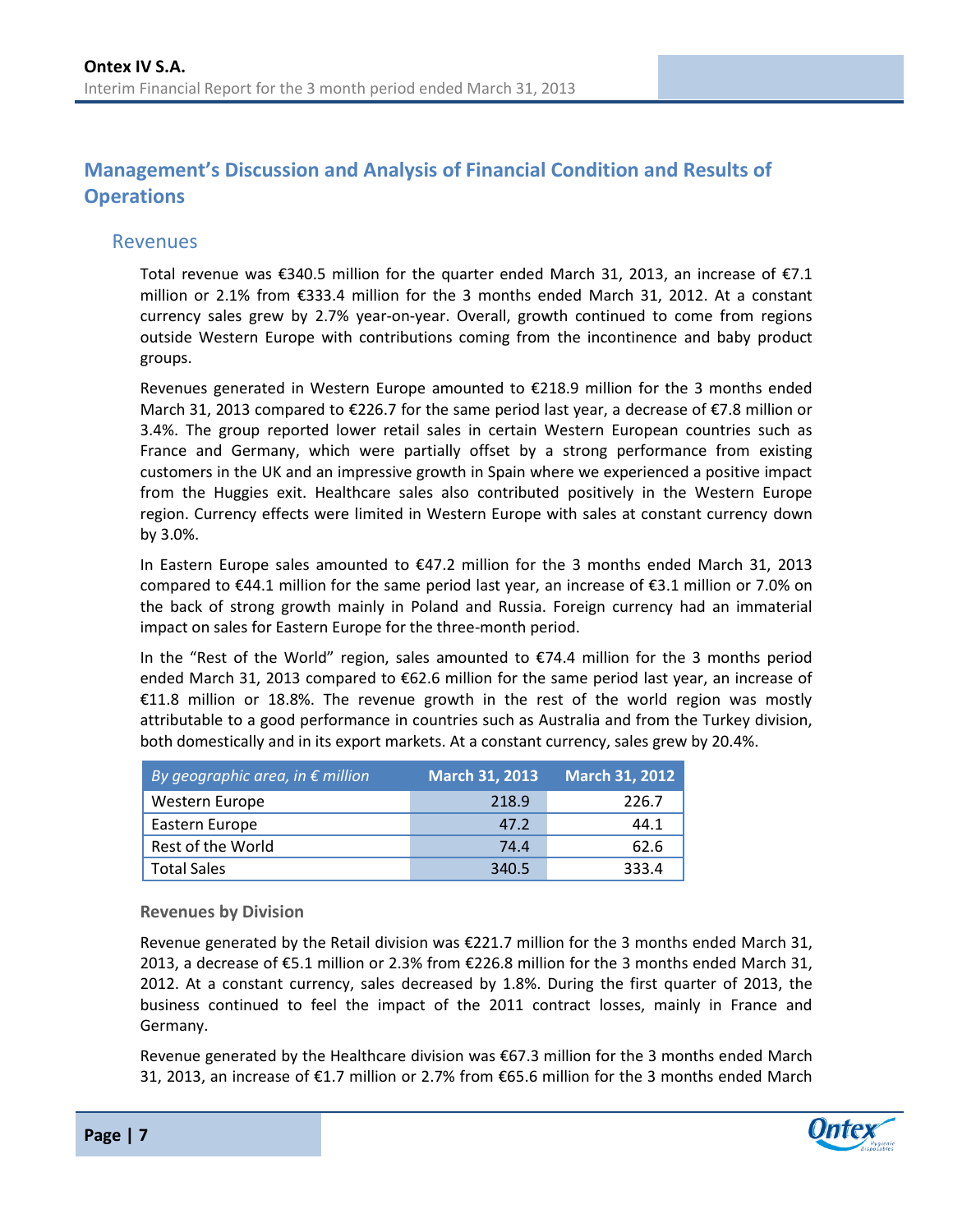31, 2012. At a constant currency revenues were up 3.2%. Growth was primarily driven by the good performance in France and the UK.

Revenue generated by the Turkey Region division was  $\epsilon$ 51.5 million for the 3 months ended March 31, 2013, an increase of €10.5 million or 25.6% from €41.0 million for the 3 months ended March 31, 2012. Sales growth was 27.1% at a constant currency, on the back of continued strength in export activities, in particular to Algeria, Africa and Asia. The Turkish domestic market also saw growth over the period due to a strong distribution network.

| By division, in $\epsilon$ million | <b>March 31, 2013</b> | <b>March 31, 2012</b> |
|------------------------------------|-----------------------|-----------------------|
| Retail                             | 221.7                 | 226.8                 |
| Healthcare                         | 67.3                  | 65.6                  |
| <b>Turkey Region</b>               | 51.5                  | 41.0                  |
| <b>Total Sales</b>                 | 340.5                 | 333.4                 |

**Revenues by Product group**

Revenue generated by Babycare products was €191.2 million for the 3 months ended March 31, 2013, an increase of €2.9 million or 1.5% from €188.3 million for the 3 months ended March 31, 2012. At a constant currency revenue increased by 2.3%. Whilst this product category was still impacted by business losses highlighted above, it benefited from strong growth in the Turkey division and the UK market.

Revenue generated by Femcare products was  $£48.2$  million for the 3 months ended March 31, 2013, a decrease of €0.1 million or 0.2% from €48.3 million for the 3 months ended March 31, 2012. At a constant currency, sales growth for the period under review was flat.

Revenue generated by Adult Incontinence products was €97.3 million for the 3 months ended March 31, 2013, an increase of €5.2 million or 5.7% from €92.1 million for the 3 months ended March 31, 2012. Sales grew 6.0% at a constant currency, due to good performance in Healthcare, especially in France and the UK, as well as additional volumes in Russia.

| By product group, in $\epsilon$ million | <b>March 31, 2013</b> | <b>March 31, 2012</b> |
|-----------------------------------------|-----------------------|-----------------------|
| Babycare                                | 191.2                 | 188.3                 |
| Femcare                                 | 48.2                  | 48.3                  |
| Adult Incontinence                      | 97.3                  | 92.1                  |
| Other                                   | 3.8                   | 4.7                   |
| <b>Total Sales</b>                      | 340.5                 | 333.4                 |

# <span id="page-8-0"></span>Cost of Sales

Cost of Sales was €253.6 million for the quarter ended March 31, 2013 compared with €251.8 million for the quarter ended March 31, 2012, an increase of €1.8 million or 0.7% year-on-year. Gross margin for the quarter ended March 31, 2013 was 25.5% versus 24.5% for the same period last year, an increase of 1.0 percentage point. The considerable efforts to reduce costs and drive efficiencies higher led to an improvement in the gross margin percentage despite the unfavorable impact from currency evolution and increased petrochemicals prices.

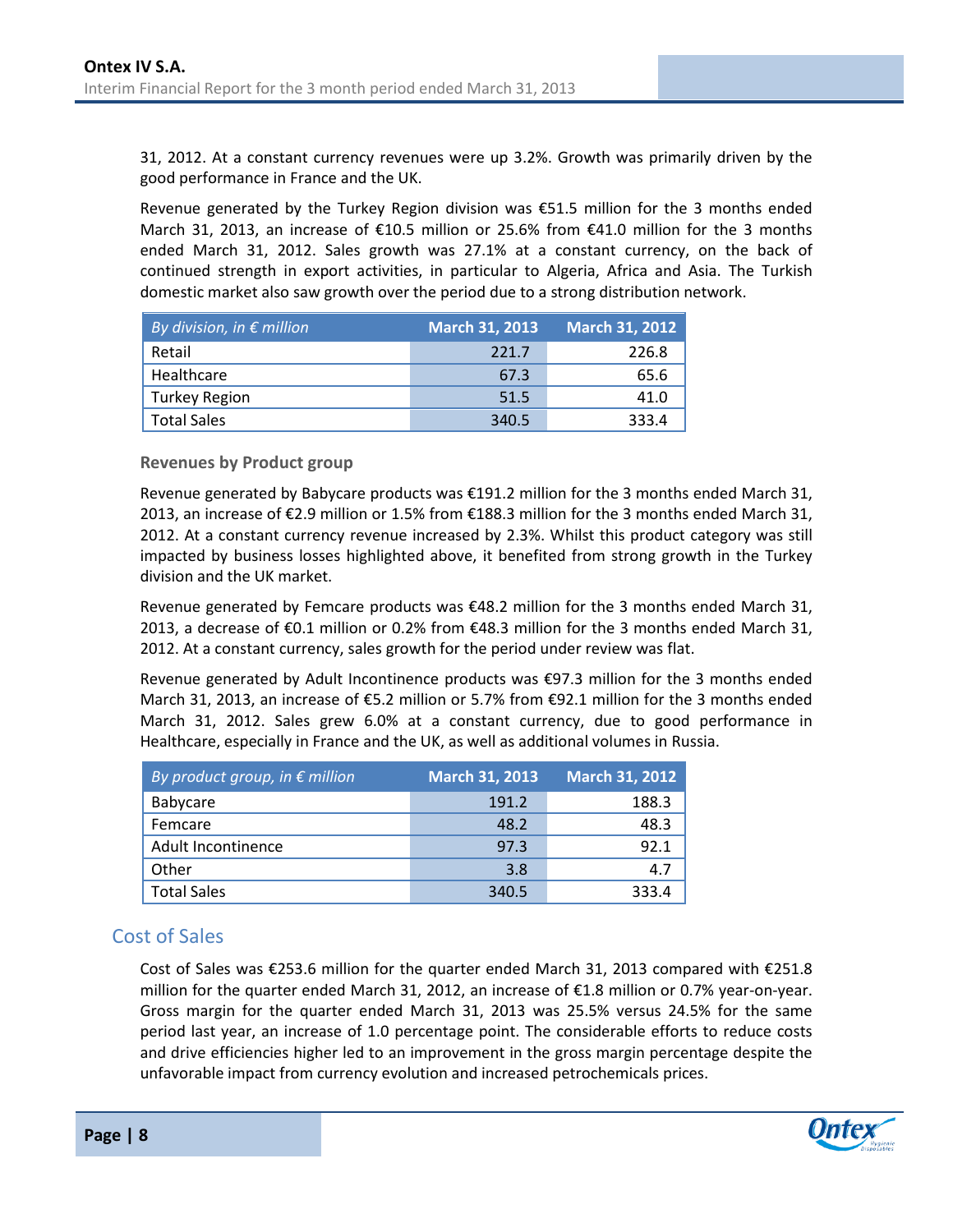# <span id="page-9-0"></span>Operating Expenses

In total, operating expenses increased from €48.6 million for the quarter ended March 31, 2012 to €56.5 million for the quarter ended March 31, 2013, mainly driven by increased Sales and Marketing expenses, logistics and adverse currency effects. Sales and Marketing expenses relate to the further investment in developing markets but were also unusually low in Q1 2012. Increased logistics reflects higher volumes, particularly in export markets, and increased prices during 2012.

### <span id="page-9-1"></span>EBITDA – Non IFRS measure

Earnings before interest, tax, depreciation and amortization (EBITDA) was €35.9 million for the period ended March 31, 2013, a decrease of €1.9 million or 5.0% from €37.8 million for the period ended March 31, 2012.

### <span id="page-9-2"></span>Non-recurring expenses

Total non-recurring expenses amounted to €2.4 million for the 3 months ended March 31, 2013 versus €2.9 million for the same period last year. Details of these costs can be found in Note 9 for the periods ended March 31, 2013 and March 31, 2012.

### <span id="page-9-3"></span>Adjusted EBITDA – Non IFRS measure

Excluding non-recurring expenses, adjusted EBITDA for the quarter ended March 31, 2013 was €38.0 million, a decrease of €2.5 million or 6.2% from €40.5 million for the quarter ended March 31, 2012. The main drivers for the lower adjusted EBITDA were the unfavorable currency evolutions, the increased prices for petrochemicals and the investment in sales and marketing. The additional contribution from higher sales volumes and the cost saving projects have limited the decrease in adjusted EBITDA.

### <span id="page-9-4"></span>Operating profit

Operating profit for the 3 months ended March 31, 2013 was €28.0 million, a decrease of €2.1 million or 7.0% from €30.1 million for the 3 months ended March 31, 2012. The operating margin was 8.2% of Group revenue for the 3 months ended March 31, 2013, an decrease of 0.8 percentage points from 9.0% for the 3 months ended March 31, 2012 as a result of the factors described above.

### <span id="page-9-5"></span>Net finance costs

Our finance costs primarily represent the interest paid by us or accrued on our financial debt, the amortization of the transaction costs incurred in relation to financial debt and any losses on derivatives.

Our finance income primarily represents interest received on our short-term deposits, as well as any gains on derivatives.

Net finance cost for the 3 months ended March 31, 2013 was €18.5 million, an increase of €6.2 million compared to €12.3 million for the 3 months ended March 31, 2012. Net finance costs for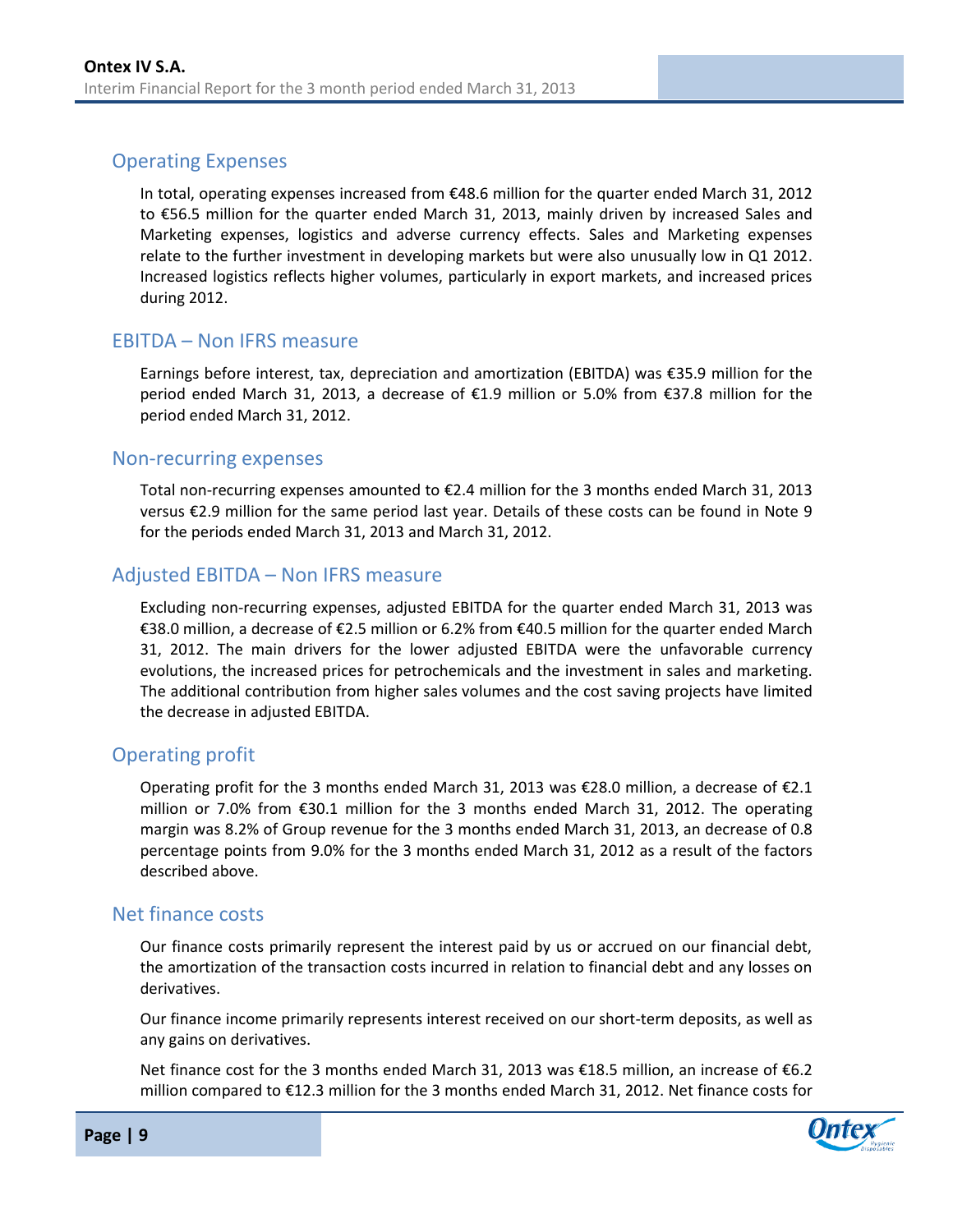the 3 months ended March 31, 2013 were negatively impacted by decreased income from oil derivatives.

### <span id="page-10-0"></span>Income tax

Income tax for the 3 months ended March 31, 2013 was €2.6 million an increase of €2.0 million compared to €0.6 million for the same period last year due to multiple factors including a change in tax regulation for tax losses in several European jurisdictions and expansion into new countries.

## <span id="page-10-1"></span>Profit for the period

The profit for the 3 months ended March 31, 2013 amounted to €6.9 million, a decrease of €10.3 million from €17.2 million recorded for the 3 months ended March 31, 2012.

# <span id="page-10-2"></span>Liquidity and Capital resources

#### **Free Cash Flow (FCF)**

We define Free Cash Flow as adjusted EBITDA adjusted for changes in working capital, minus income tax paid and minus capital expenditure.

FCF for the 3 month period ended March 31, 2013 was €14.2 million compared to €10.0 million for the same period last year.

Change in working capital was negative at  $\epsilon$ 6.1 million and improved compared to the same period last year ( $E(23.2)$  million). The main reason behind this improvement is tighter management of working capital.

For the period under review, the Group paid  $\epsilon$ 1.5 million of tax. For the period ended March 31, 2012 the Group received a tax repayment in Germany.

Capex for the period under review was  $\epsilon$ 16.2 million compared to  $\epsilon$ 7.9 million for the 3 months ended March 31, 2012. This expenditure is in line with the overall Capex budget for the year with a higher proportion of investment to be expected in the first half of 2013.

| FCF calculation, in $\epsilon$ million | <b>March 31, 2013</b> | <b>March 31, 2012</b> |
|----------------------------------------|-----------------------|-----------------------|
| <b>Adjusted EBITDA</b>                 | 38.0                  | 40.5                  |
| Change in working capital              | (6.1)                 | (23.2)                |
| Cash taxes paid                        | (1.5)                 | 0.6                   |
| Capex                                  | (16.2)                | (7.9)                 |
| <b>FCF</b>                             | 14.2                  | 10.0                  |

**Group's Cash Flow Statement**

Cash flow from operating activities amounted to  $E$ 25.7 million at the end of the first quarter 2013 compared to €13.4 million at the end of the first quarter 2012 mainly due to an improved management of working capital.

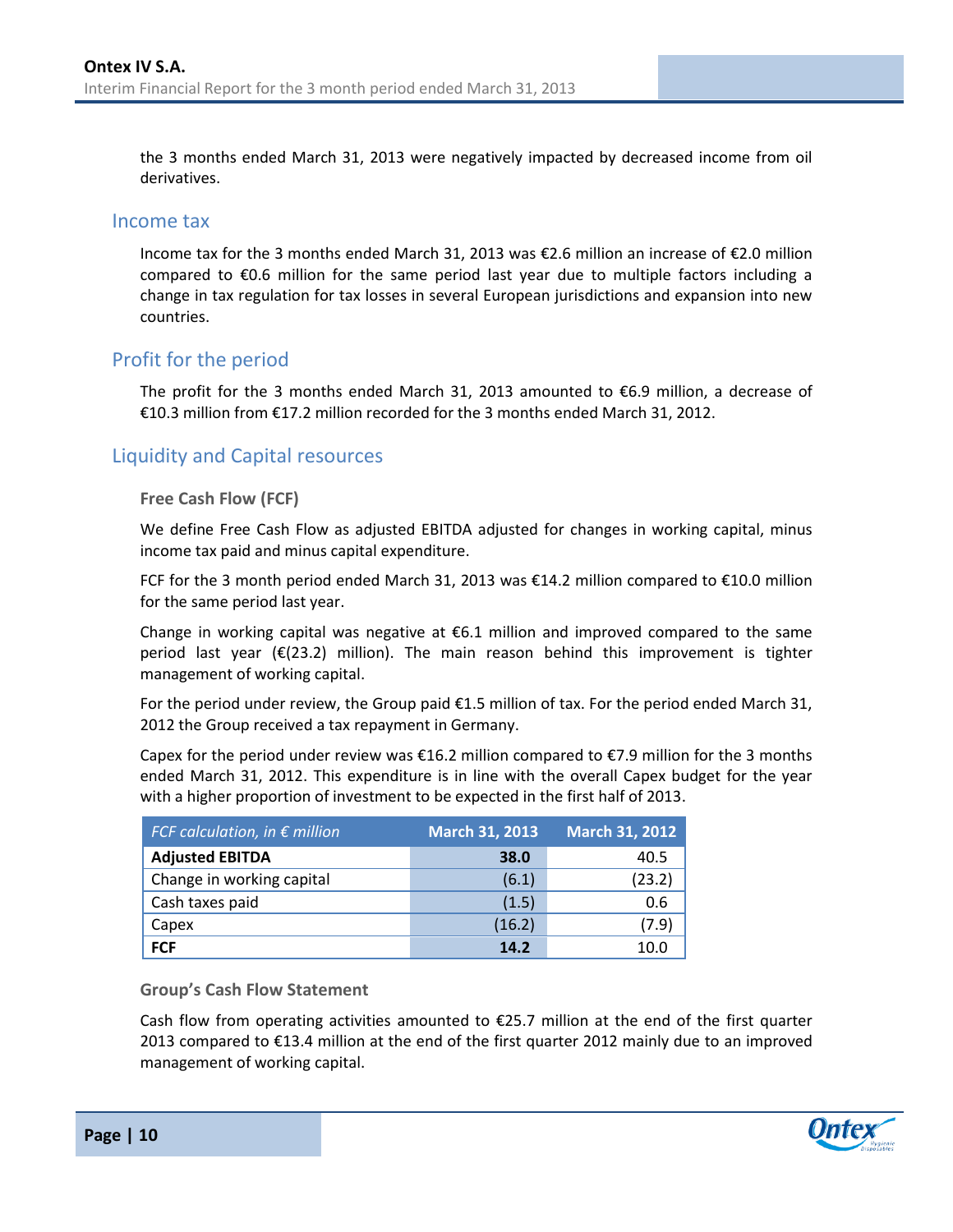The cash outflow from investing activities of €16.2 million at the end of the first quarter 2013 was entirely related to capital expenditure.

The cash inflow from financing activities of  $\epsilon$ 74.0 million was mainly attributable to the proceeds from the tap of the bond issue which took place in February 2013.

# <span id="page-11-0"></span>Material recent developments

#### *The Serenity acquisition*

On January 27, 2013 (the "Signing Date"), Ontex BVBA entered into a Shares Sale and Purchase Agreement (the "Acquisition Agreement") pursuant to which it agreed to purchase 100% of the shares of Artsana Sud S.p.A., a *società per azioni* incorporated under the laws of Italy (the "Target"), from Artsana S.p.A. ("Artsana" or the "Seller"). The acquisition was closed on April 4, 2013.

Pursuant to the Acquisition Agreement, the initial purchase price for the Acquisition consisted of: (1) €49,208,721, representing the Estimated Purchase Price (as defined in the Acquisition Agreement) for Serenity's shares; and (2) €24,000,000 paid on behalf of Serenity in settlement of intercompany debt owed to the Seller.

We have also agreed to certain earn-out payments totaling no more than €18 million (the "Earnout Payments") and consisting of: (x) up to €8 million and €5 million in 2014 and 2015, respectively, depending on Serenity's year end EBITDA in 2013 and 2014, respectively; and (y) a final payment of up to €5 million on the third anniversary of the Acquisition Closing Date, based on improvements to Serenity's DSO with respect to its Public Tender Contracts.

Serenity consist of: (i) Artsana Sud S.p.A., a manufacturing company specializing in incontinence products with a freehold manufacturing facility in Ortona, Italy of approximately 40,000 square meters and an additional 41,000 square meters of available expansion capacity; and (ii) *Serenity*, a leading Italian brand of incontinence products, accessories and cosmetics, that was carved out of the business of the Seller on November 1, 2012 (the "Contribution"), and contributed to Serenity as a going concern, including customer, supplier and employment contracts, and other operations used to market, distribute and otherwise support the selling of such products. Artsana estimates that Serenity accounted for approximately 30% of sales of the estimated €490 million Italian incontinence product market in 2012. According to Euromonitor, the Italian incontinence market had a CAGR of 5.3% by retail revenue in the period from 2003 to 2011. At constant prices, the Italian incontinence market had a CAGR of 5.0% by retail revenue in the period from 2003 to 2012. Prior to the Contribution, Serenity manufactured and sold its products, including the Serenity brand products, to the Seller, who in turn sold them to thirdparty customers. Following the Contribution, Serenity manufactures Serenity brand products and sells them directly to third-party customers. The Serenity brand is serviced by 11 manufacturing lines and consists of over 100 SKUs. Serenity sells its products through home deliveries, retirement homes, hospitals, pharmacies and other private retailers and generates approximately 97% of its sales in Italy. For the year ended December 31, 2011, Serenity generated approximately 68% of its revenue from Public Tender Contracts and the rest from private contracts.

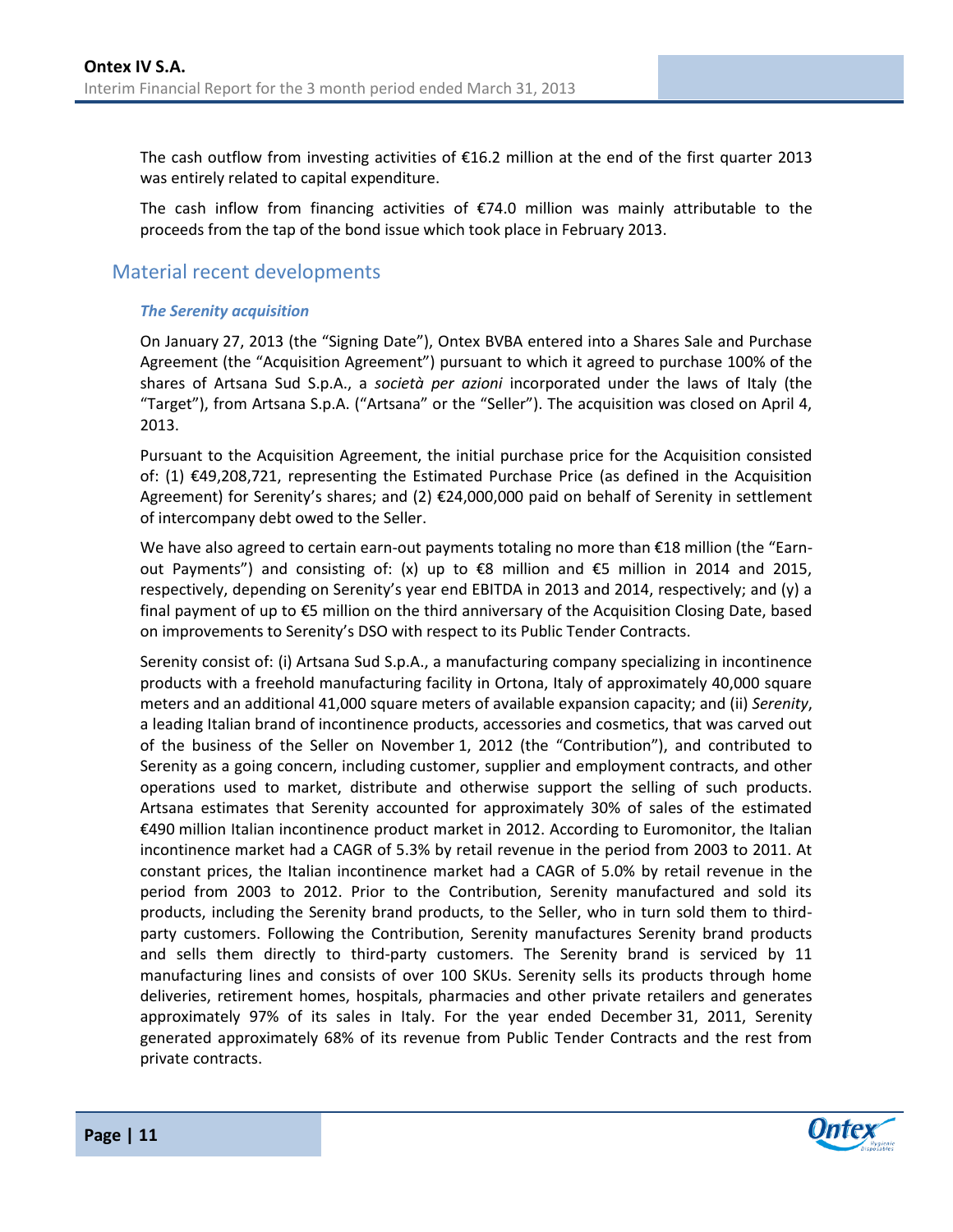For the eight months ended August 31, 2012 and 2011, management believes that Serenity generated revenue of approximately €99.9 million and €95.5 and EBITDA of approximately €10.7 million and €10.7 million, respectively. For the years ended December 31, 2011 and 2010, management believes that Serenity generated revenue of approximately €144.9 million and €136.9 million and EBITDA of approximately €16.7 million and €18.2 million, and has made capital expenditures of approximately  $\epsilon$ 1.1 million (of which approximately  $\epsilon$ 0.3 million was related to expansion) and €5.1 million (of which approximately €3.6 million was related to expansion), respectively.

The Acquisition provides us with an established platform for operations in the Italian Incontinence market, a segment and geography in which we currently have limited presence, as well as the opportunity to develop our babycare business in Italy. We believe that the Serenity brand is well recognized and has a strong reputation in terms of quality and service and that this will allow us to introduce the Serenity brand into other markets and expand our sales of incontinence products through the retail channel. The Acquisition also provides us with an existing base of customers and contracts in Italy, as well as expertise in the public contract tendering process, a key part of Serenity's business.

#### *RCF*

€30.0 million of the RCF has been drawn as of April 2013, pending closing of the Serenity factoring agreements.

### <span id="page-12-0"></span>Material risk factors

There have been no material changes to the risk factors disclosed in the bondholder report for the year ended December 31, 2012.

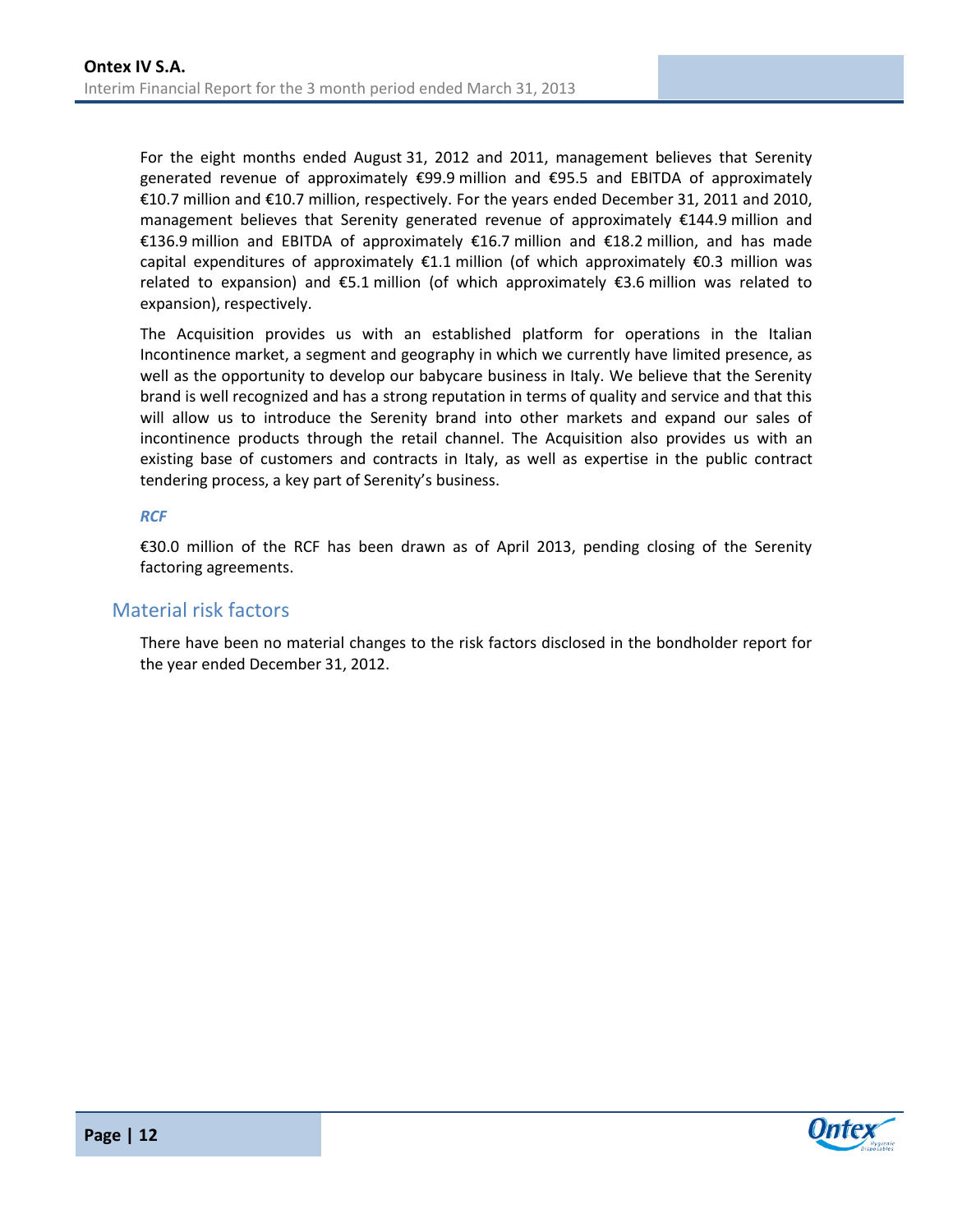# <span id="page-13-0"></span>**Unaudited Condensed Consolidated Interim Income Statement**

| In $\epsilon$ million                 | <b>Note</b> | <b>March 31, 2013</b> | <b>March 31, 2012</b> |
|---------------------------------------|-------------|-----------------------|-----------------------|
| Revenue                               | 4           | 340.5                 | 333.4                 |
| Cost of sales                         |             | (253.6)               | (251.8)               |
| <b>Gross margin</b>                   |             | 86.9                  | 81.6                  |
|                                       |             |                       |                       |
| Distribution expenses                 |             | (28.0)                | (26.4)                |
| Sales and marketing expenses          |             | (18.9)                | (15.6)                |
| General administrative expenses       |             | (9.0)                 | (7.6)                 |
| Other operating income/(expense), net |             | (0.6)                 | 1.0                   |
| Non-recurring expenses (*)            | 9           | (2.4)                 | (2.9)                 |
| <b>Operating profit</b>               |             | 28.0                  | 30.1                  |
|                                       |             |                       |                       |
| Finance income                        |             | 5.2                   | 7.6                   |
| Finance costs                         |             | (23.7)                | (19.9)                |
| <b>Net finance cost</b>               |             | (18.5)                | (12.3)                |
|                                       |             |                       |                       |
| (Loss) / Profit before income tax     |             | 9.5                   | 17.8                  |
|                                       |             |                       |                       |
| Income tax expense                    |             | (2.6)                 | (0.6)                 |
| (Loss) for the period from continuing |             | 6.9                   | 17.2                  |
| operations                            |             |                       |                       |
| (Loss) for the period $(**)$          |             | 6.9                   | 17.2                  |

(\*) Non-recurring expenses is a non-IFRS measure defined in note 9<br>(\*\*) All attributable to the shareholders of Ontex IV S.A.

All attributable to the shareholders of Ontex IV S.A.

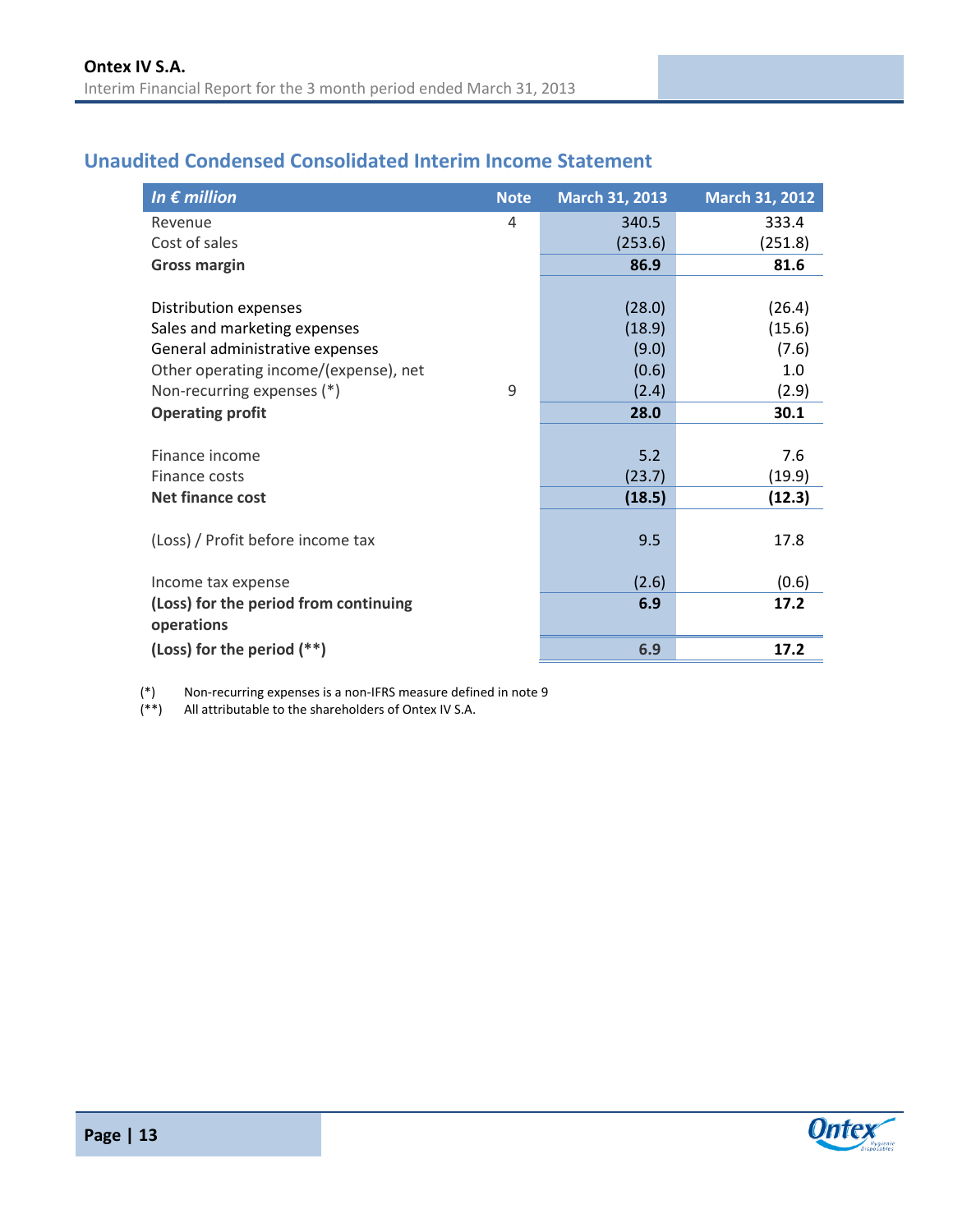# <span id="page-14-0"></span>**Unaudited Condensed Consolidated Interim Income Statement (continued)**

| In $\epsilon$ million                                                                                              | <b>Note</b> | <b>March 31, 2013</b> | <b>March 31, 2012</b> |
|--------------------------------------------------------------------------------------------------------------------|-------------|-----------------------|-----------------------|
| <b>Additional information</b>                                                                                      |             |                       |                       |
| Reconciliation of net income before interest,<br>tax, depreciation and amortization (EBITDA)                       |             |                       |                       |
| <b>Operating Profit</b>                                                                                            |             | 28.0                  | 30.1                  |
| Depreciation and amortization (*)                                                                                  |             | 7.9                   | 7.7                   |
| EBITDA (**)                                                                                                        |             | 35.9                  | 37.8                  |
| Reconciliation of net income before interest,<br>tax, depreciation and amortization (EBITDA) to<br>adjusted EBITDA |             |                       |                       |
| EBITDA $(**)$                                                                                                      |             | 35.9                  | 37.8                  |
| Non-recurring expenses excluding amortization                                                                      |             | 2.1                   | 2.7                   |
| Adjusted EBITDA (***)                                                                                              |             | 38.0                  | 40.5                  |

(\*) Depreciation and amortization (D&A) included €7.6 million of recurring D&A and €0.3 of non-recurring D&A for the quarter ended March 31, 2013. D&A included €7.5 million of recurring D&A and €0.2 million of nonrecurring D&A for the quarter ended March 31, 2012.

(\*\*) EBITDA is a non-IFRS measure. EBITDA is defined as earnings before deduction of net finance cost, income taxes, depreciation and amortization.

(\*\*\*) Adjusted EBITDA is a non-IFRS measure. Adjusted EBITDA is defined as earnings before deduction of nonrecurring expenses, net finance cost, income taxes, depreciation and amortization.

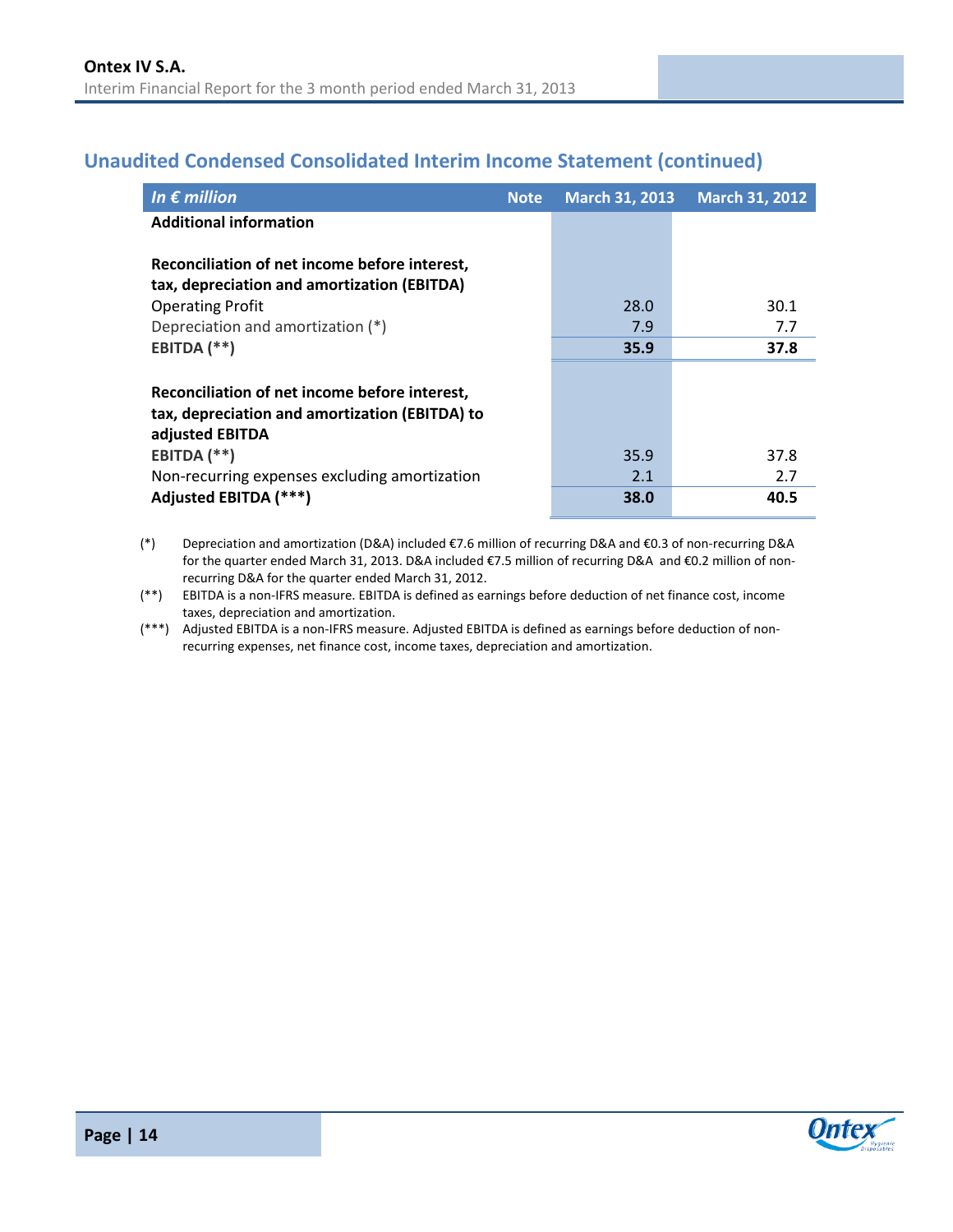# <span id="page-15-0"></span>**Unaudited Condensed Consolidated Interim Statement of Comprehensive Income**

| In $\epsilon$ million                                                            | <b>March 31, 2013</b> | <b>March 31, 2012</b> |
|----------------------------------------------------------------------------------|-----------------------|-----------------------|
| Profit / Loss for the period<br>Other comprehensive income for the period, after | 6.9                   | 17.2                  |
| tax:                                                                             |                       |                       |
| Exchange differences on translating foreign                                      | 0.3                   | 1.9                   |
| operations                                                                       |                       |                       |
| Other                                                                            | 0.1                   | 0.2                   |
| Other comprehensive income /(loss) for the period,                               | 0.4                   | 2.1                   |
| net of tax                                                                       |                       |                       |
| Total comprehensive income/(loss) for the period (*)                             | 7.3                   | 19.3                  |

(\*) All attributable to the shareholders of Ontex IV S.A.

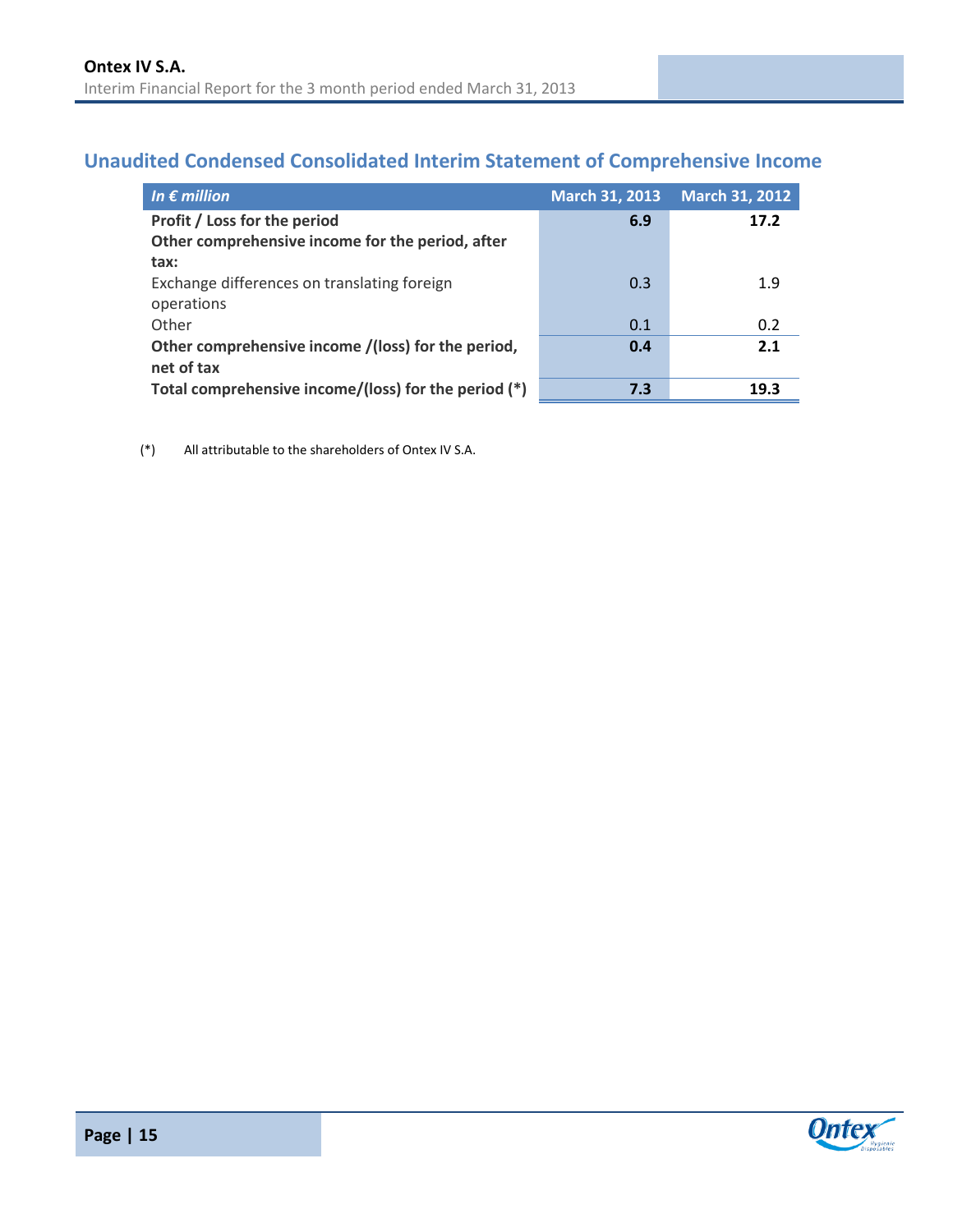# <span id="page-16-0"></span>**Unaudited Condensed Consolidated Statement of Financial Position**

| In $\epsilon$ million                  | <b>Note</b> | March 31,<br>2013 | December 31,<br>2012 | March 31,<br>2012 |
|----------------------------------------|-------------|-------------------|----------------------|-------------------|
| <b>ASSETS</b>                          |             |                   |                      |                   |
| <b>Non current Assets</b>              |             |                   |                      |                   |
| Goodwill and other intangible assets   | 5           | 846.4             | 845.8                | 845.9             |
| Property, plant and equipment          | 6           | 266.8             | 267.4                | 247.6             |
| Deferred tax assets                    |             | 0.1               | 0.1                  | 0.5               |
| <b>Receivables</b>                     |             | 0.1               | 0.1                  |                   |
|                                        |             | 1,113.4           | 1,113.4              | 1,094.0           |
| <b>Current Assets</b>                  |             |                   |                      |                   |
| Inventories                            |             | 179.4             | 171.6                | 146.8             |
| Trade receivables                      |             | 173.5             | 163.5                | 159.8             |
| Prepaid expenses and other receivables |             | 39.4              | 36.7                 | 39.9              |
| Current income tax                     |             | 2.6               | 1.9                  | 2.4               |
| Derivative financial assets            |             | 4.6               | 5.8                  | 18.4              |
| Restricted cash (Senior Secured Notes  | 3           | 79.3              |                      |                   |
| 2013)                                  |             |                   |                      |                   |
| Cash and cash equivalents              | 3           | 43.0              | 38.9                 | 69.5              |
|                                        |             | 521.8             | 418.4                | 436.8             |
| <b>TOTAL ASSETS</b>                    |             | 1,635.2           | 1,531.8              | 1,530.8           |

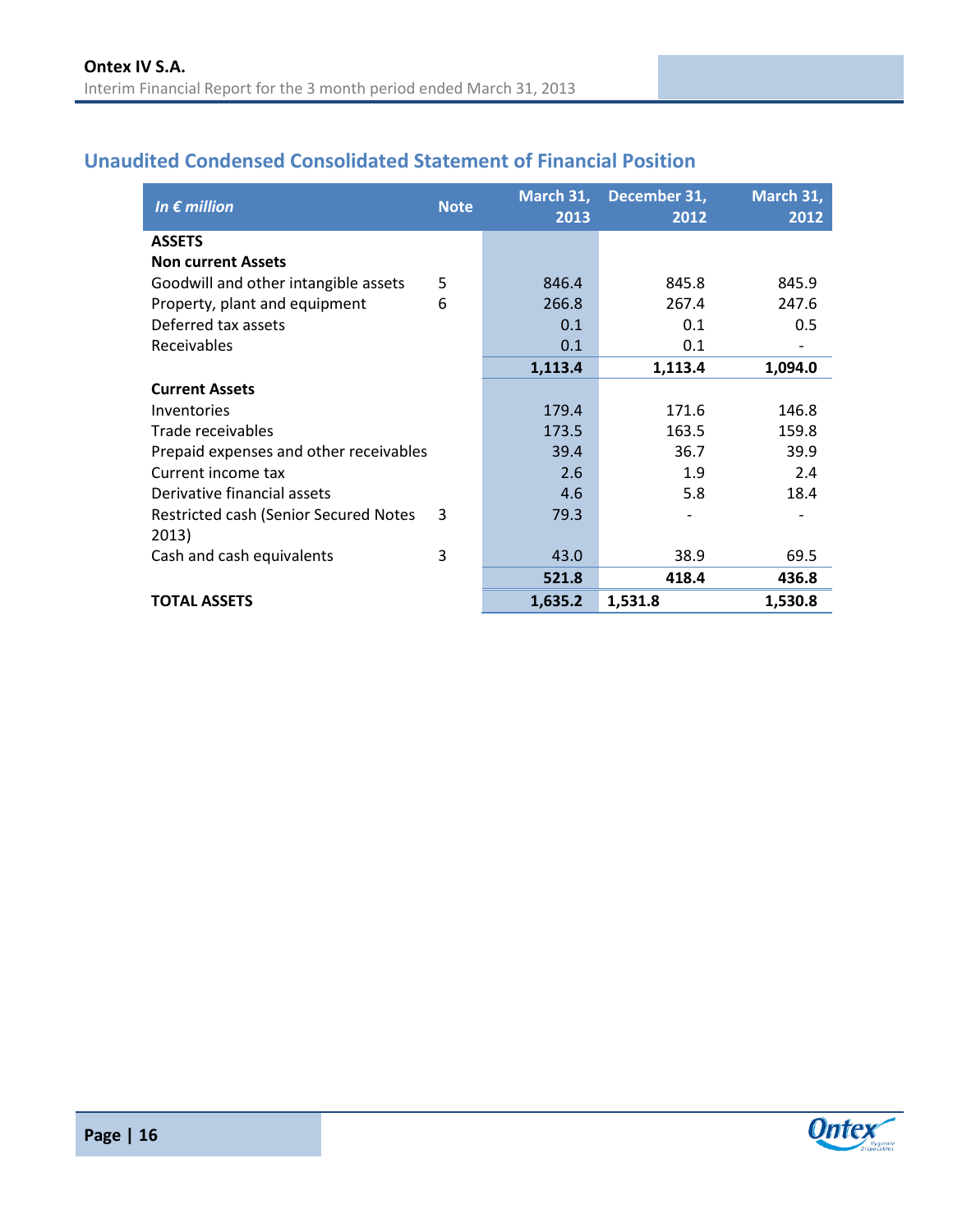# **Unaudited Condensed Consolidated Statement of Financial Position (continued)**

| In $\epsilon$ million                                                    | <b>Note</b> | March 31,<br>2013 | December 31,<br>2012 | March 31,<br>2012 |
|--------------------------------------------------------------------------|-------------|-------------------|----------------------|-------------------|
| <b>EQUITY AND LIABILITIES</b><br><b>Equity attributable to owners of</b> |             |                   |                      |                   |
|                                                                          |             |                   |                      |                   |
| the company                                                              |             |                   |                      |                   |
| Share capital                                                            |             | 449.4             | 449.4                | 449.4             |
| <b>Cumulative translation</b>                                            |             | (7.3)             | (7.6)                | (7.1)             |
| differences                                                              |             |                   |                      |                   |
| <b>Consolidated reserves</b>                                             |             | (84.4)            | (91.4)               | (63.9)            |
| <b>Total Equity</b>                                                      |             | 357.7             | 350.4                | 378.4             |
|                                                                          |             |                   |                      |                   |
| <b>Non-current liabilities</b>                                           |             |                   |                      |                   |
| Employee benefit liabilities                                             |             | 14.3              | 14.3                 | 11.9              |
| Interest-bearing debts                                                   | 3           | 892.3             | 818.7                | 815.2             |
| Deferred income tax liabilities                                          |             | 13.3              | 13.3                 | 14.6              |
| Other payables                                                           |             | 0.1               |                      |                   |
|                                                                          |             | 920.0             | 846.3                | 841.7             |
|                                                                          |             |                   |                      |                   |
| <b>Current liabilities</b>                                               |             |                   |                      |                   |
| Interest-bearing debts                                                   | 3           | 27.8              | 14.0                 | 31.6              |
| Trade payables                                                           |             | 228.9             | 222.8                | 210.8             |
| Accrued expenses and other                                               |             | 20.2              | 17.4                 | 15.1              |
| payables                                                                 |             |                   |                      |                   |
| <b>Social liabilities</b>                                                |             | 26.7              | 23.4                 | 25.7              |
| Current income tax liabilities                                           |             | 16.9              | 15.2                 | 12.5              |
| Provisions                                                               |             | 37.0              | 42.3                 | 15.0              |
|                                                                          |             | 357.5             | 335.1                | 310.7             |
| <b>TOTAL LIABILITIES</b>                                                 |             | 1,277.5           | 1,181.4              | 1,152.4           |
| <b>TOTAL EQUITY AND LIABILITIES</b>                                      |             | 1,635.2           | 1,531.8              | 1,530.8           |

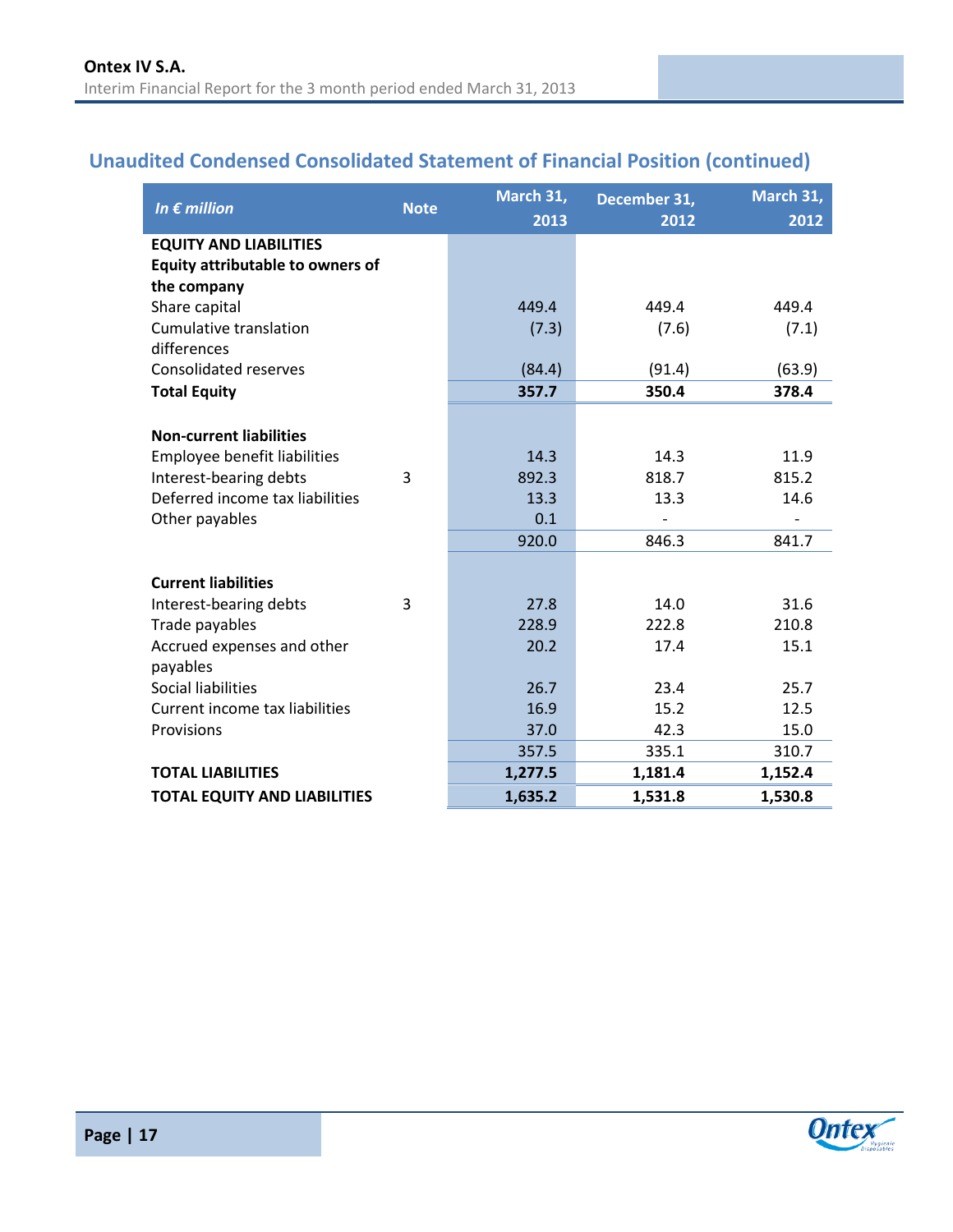# <span id="page-18-0"></span>**Unaudited Condensed Consolidated Interim Statement of Cash Flow**

| In $\epsilon$ million                                 | <b>Note</b> | <b>March 31, 2013</b> | <b>March 31, 2012</b> |
|-------------------------------------------------------|-------------|-----------------------|-----------------------|
| <b>CASH FLOWS FROM OPERATING ACTIVITIES</b>           |             |                       |                       |
| Net cash from operating activities                    |             | 27.2                  | 12.8                  |
| Income tax paid                                       |             | (1.5)                 | 0.6                   |
| NET CASH GENERATED FROM OPERATING ACTIVITIES          |             | 25.7                  | 13.4                  |
|                                                       |             |                       |                       |
| <b>CASH FLOWS FROM INVESTING ACTIVITIES</b>           |             |                       |                       |
| Capital Expenditure                                   |             | (16.2)                | (7.9)                 |
| NET CASH USED IN INVESTING ACTIVITIES                 |             | (16.2)                | (7.9)                 |
|                                                       |             |                       |                       |
| <b>CASH FLOWS FROM FINANCING ACTIVITIES</b>           |             |                       |                       |
| Bonds proceeds                                        |             | 77.4                  |                       |
| Repayment of borrowings                               |             | (0.5)                 | (0.4)                 |
| Interest paid                                         |             | (1.5)                 | (4.6)                 |
| Interest received                                     |             | 0.1                   |                       |
| Cost of refinancing & other costs of financing        |             | (1.3)                 | (0.6)                 |
| Realised foreign exchange (losses)/gains on financing |             | (2.5)                 | 1.3                   |
| activities                                            |             |                       |                       |
| Derivative financial assets                           |             | 2.3                   | 2.8                   |
| NET CASH GENERATED FROM FINANCING ACTIVITIES          |             | 74.0                  | (1.5)                 |
|                                                       |             |                       |                       |
| <b>MOVEMENT IN PERIOD</b>                             |             | 83.5                  | 4.0                   |
|                                                       |             |                       |                       |
| CASH, CASH EQUIVALENTS AT THE BEGINNING OF            |             | 38.9                  | 65.5                  |
| <b>THE PERIOD</b>                                     |             |                       |                       |
| CASH, CASH EQUIVALENTS AT THE END OF THE              |             | 122.3                 | 69.5                  |
| PERIOD (*)                                            |             |                       |                       |

(\*) Including restricted cash.

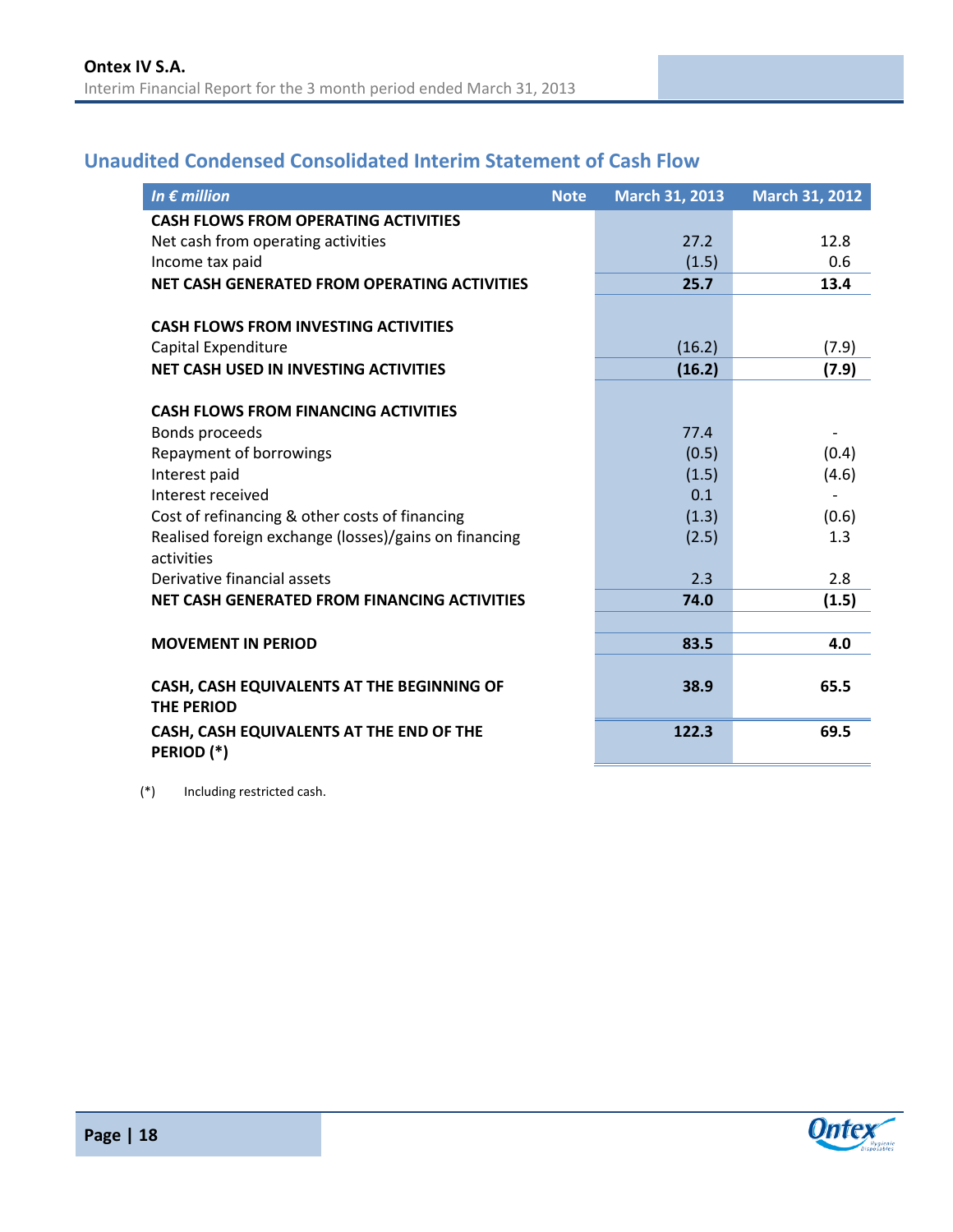# <span id="page-19-0"></span>**Unaudited Condensed Consolidated Statement of Changes in Equity**

|                                                              |             | Attributable to equity holders of the Company |                                                     |                                                   |                               |  |
|--------------------------------------------------------------|-------------|-----------------------------------------------|-----------------------------------------------------|---------------------------------------------------|-------------------------------|--|
| Successor, in € million                                      | <b>Note</b> | <b>Share</b><br>capital                       | <b>Cumulative</b><br>translation<br><b>reserves</b> | <b>Retained</b><br>earnings and<br>other reserves | <b>Total</b><br><b>Equity</b> |  |
| <b>Balance at December 31, 2012</b>                          |             | 449.4                                         | (7.6)                                               | (91.4)                                            | 350.4                         |  |
| <b>Comprehensive income:</b><br>Profit for the year          |             |                                               |                                                     | 6.9                                               | 6.9                           |  |
| Other comprehensive income:                                  |             |                                               |                                                     |                                                   |                               |  |
| Exchange differences on translating<br>foreign operations    |             |                                               | 0.3                                                 |                                                   | 0.3                           |  |
| Actuarial gains/(losses) on defined<br>benefit pension plans |             |                                               |                                                     |                                                   |                               |  |
| Other movements                                              |             |                                               |                                                     | 0.1                                               | 0.1                           |  |
| Total other comprehensive income                             |             |                                               | 0.3                                                 | 0.1                                               | 0.4                           |  |
| Balance at March 31, 2013                                    |             | 449.4                                         | (7.3)                                               | (84.4)                                            | 357.7                         |  |

|                                                              | Attributable to equity holders of the Company |                         |                                                     |                                                   |                               |  |
|--------------------------------------------------------------|-----------------------------------------------|-------------------------|-----------------------------------------------------|---------------------------------------------------|-------------------------------|--|
| Successor, in $\epsilon$ million                             | <b>Note</b>                                   | <b>Share</b><br>capital | <b>Cumulative</b><br>translation<br><b>reserves</b> | <b>Retained</b><br>earnings and<br>other reserves | <b>Total</b><br><b>Equity</b> |  |
| <b>Balance at December 31, 2011</b>                          |                                               | 449.4                   | (9.0)                                               | (81.3)                                            | 359.1                         |  |
| <b>Comprehensive income:</b><br>Profit for the year          |                                               |                         |                                                     | 17.2                                              | 17.2                          |  |
| Other comprehensive income:                                  |                                               |                         |                                                     |                                                   |                               |  |
| Exchange differences on translating<br>foreign operations    |                                               |                         | 1.9                                                 |                                                   | 1.9                           |  |
| Actuarial gains/(losses) on defined<br>benefit pension plans |                                               |                         |                                                     |                                                   |                               |  |
| Other movements                                              |                                               |                         |                                                     | 0.2                                               | 0.2                           |  |
| Total other comprehensive income                             |                                               |                         | 1.9                                                 | 0.2                                               | 2.1                           |  |
| Balance at March 31, 2012                                    |                                               | 449.4                   | (7.1)                                               | (63.9)                                            | 378.4                         |  |

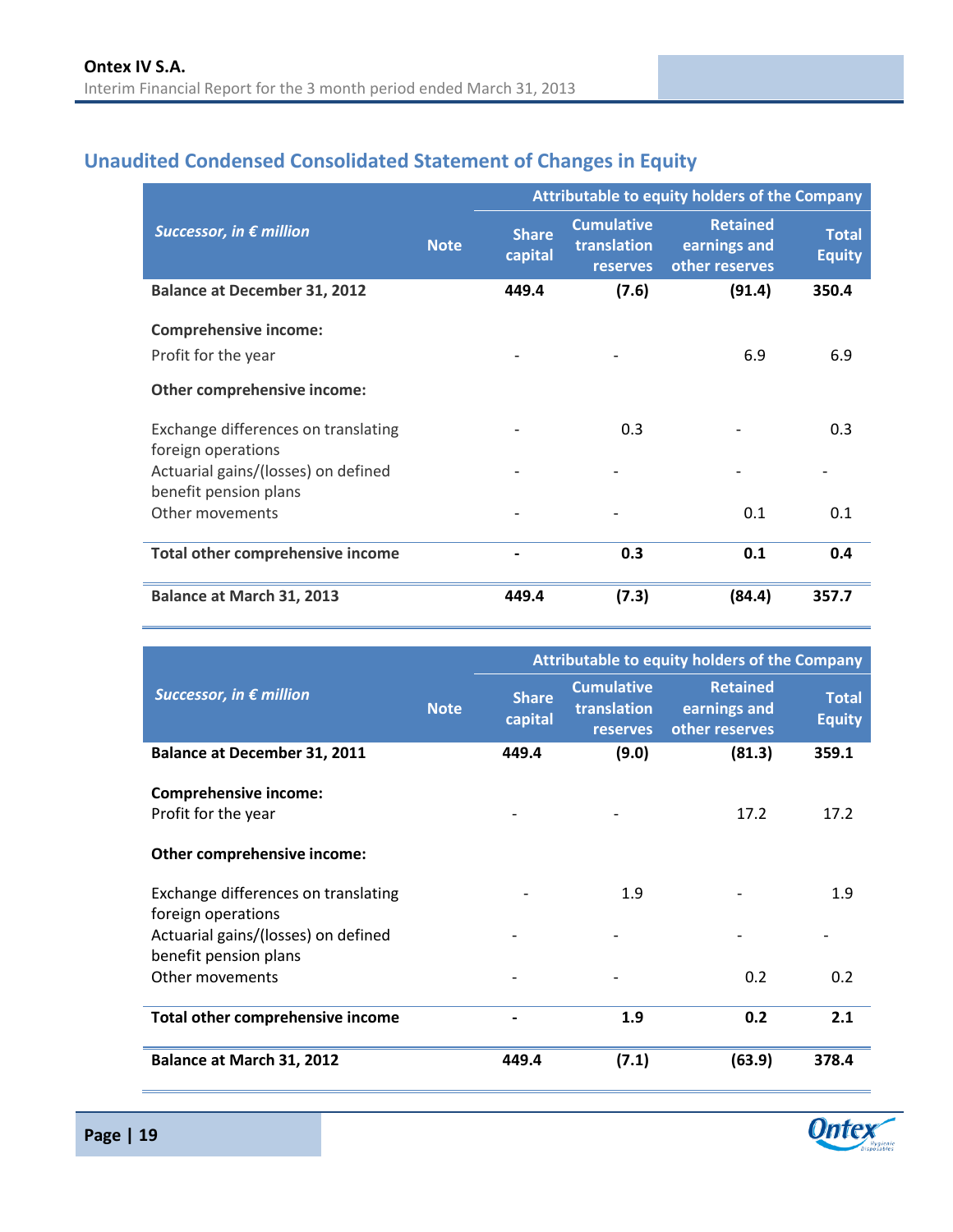# <span id="page-20-0"></span>**Notes to the Unaudited Condensed Consolidated Interim Financial Statements**

### <span id="page-20-1"></span>Note 1 Summary of significant accounting policies

#### **1.1 Constitution of the Group**

These unaudited condensed consolidated interim financial statements present information for Ontex IV S.A. (the "Company") and its subsidiaries (together the "Group" or "Ontex IV Group") for the period from January 1, 2013 to March 31, 2013. The directors have chosen to prepare these financial statements for the purpose of reporting in connection with the secured and unsecured notes (the "Notes").

In July 2010, entities established by funds managed by Goldman Sachs Capital Partners and TPG agreed to acquire Ontex. The acquisition closed during November 2010. Since then, these funds beneficially own and control (through wholly-owned intermediary holding companies), along with certain members of the senior management, the entire share capital. The current ownership structure is set out below:

Goldman Sachs Capital Partners and TPG Capital own each 50% of the shares of Ontex I S.à r.l.

Ontex I S.à r.l. owns 93.4710% of the shares of Ontex II S.à r.l.

The remaining 6.5290% of the shares are held by certain members of the Senior Management.

Ontex II S.à r.l. owns all of the shares of Ontex II-A S.à r.l.

Ontex II-A S.à r.l. owns all of the shares of Ontex III S.A.

Ontex III S.A. owns all of the shares of Ontex IV S.A.

The transaction was accounted for under the purchase method of accounting. In connection with the acquisition a refinancing of the existing debt took place.

The unaudited interim financial statements are not the statutory financial statements of the Ontex IV Group and should be read in conjunction with the annual financial statements of the Ontex IV Group as at December 31, 2012 and with the interim financial reporting of the Ontex IV Group for the first quarter of 2012.

Ontex IV S.A. is a public limited company incorporated and domiciled in Luxembourg. The corporate seat and principal executive office is at 2 rue du Fossé, L-1536 Luxembourg.

#### **1.2 General information**

The accounting policies used to prepare the condensed consolidated interim financial statements for the period from January 1, 2013 to March 31, 2013 are consistent with those applied in the audited consolidated financial statement for the year ended December 31, 2012 of the Ontex IV Group.

The policies have been consistently applied to all the periods presented.

A summary of the most important accounting policies can be found in the audited consolidated financial statements for the year ended December 31, 2012 of the Ontex IV Group.

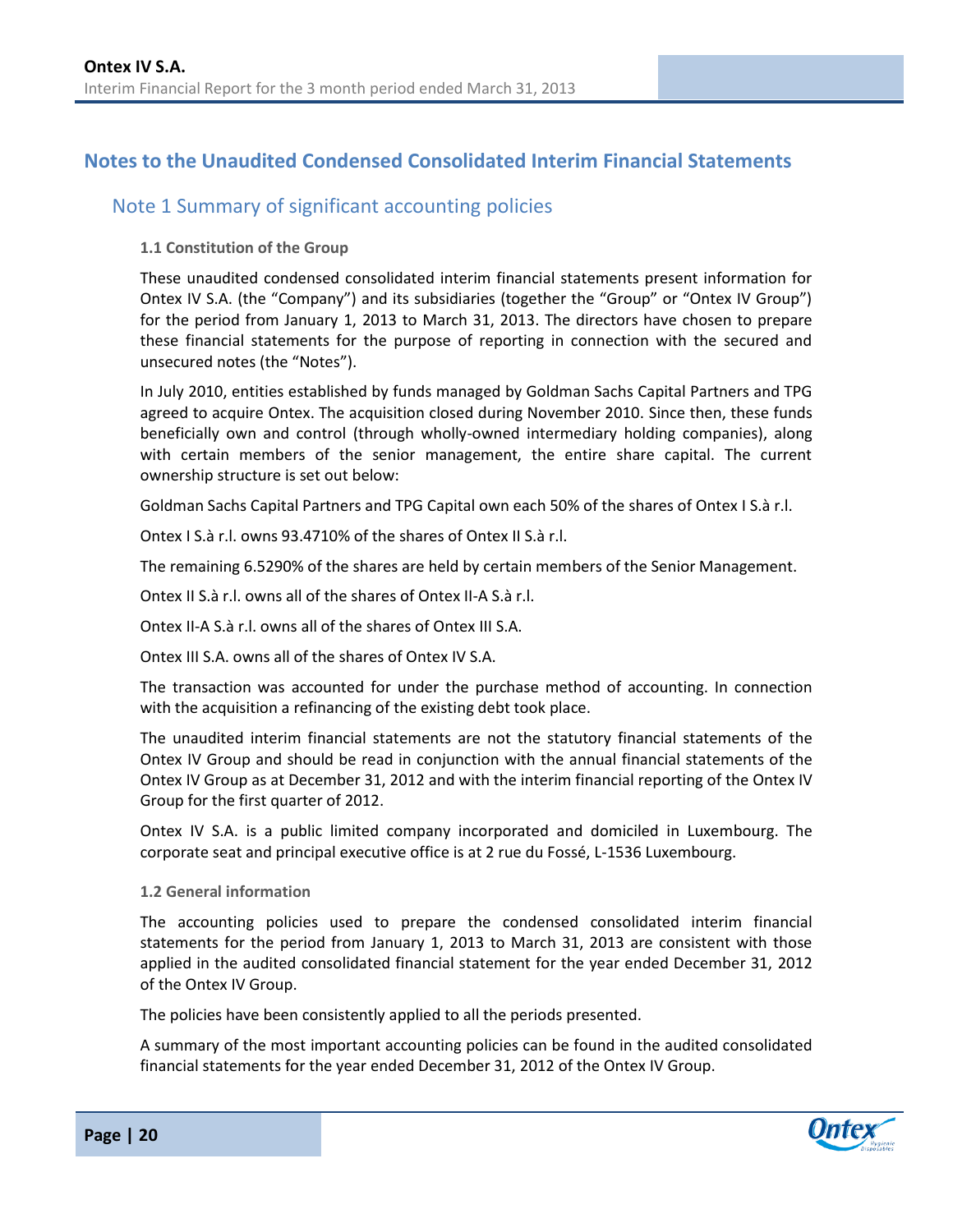The significant IFRS Group accounting policies that are applied in the preparation of these Group IFRS consolidated financial statements are set out below.

#### **1.3 Basis of preparation**

The condensed consolidated interim financial statements of the Group for the quarter ended March 31, 2013 have been drawn up in compliance with IFRS ("International Financial Reporting Standards") as adopted by the European Union. These include all IFRS standards and IFRIC interpretations issued and effective as at December 31, 2012. These standards and interpretations as adopted by the European Union correspond to the standards and interpretations issued by the IASB which are mandatory as at January 1, 2013.

These condensed consolidated unaudited interim financial statements present information the Ontex IV Group. The directors have chosen to prepare these financial statements for the purpose of reporting in connection with the secured and unsecured Notes (the "Notes").

These condensed consolidated unaudited interim financial statements have been prepared in accordance with IAS 34, 'Interim Financial Reporting', as adopted by the European Union. The condensed consolidated interim financial statements should be read in conjunction with the audited consolidated financial statements for the year ended December 31, 2012 of the Ontex IV Group and with the interim financial reporting of the Ontex IV Group for the three month period ended March 31, 2012.

The condensed consolidated interim financial statements were authorized for issue by the Board of Directors as of May 15, 2013. The amounts in these documents are presented in millions of Euros unless noted otherwise.

#### **1.4 Measurement in the consolidated interim financial statements**

Revenues and costs that are incurred unevenly during the financial year are anticipated or deferred in the interim report only if it would be also appropriate to anticipate or defer such costs at the end of the financial year.

#### **1.5 Materiality**

The preparation of financial statements in accordance with IAS 34 requires the use of certain critical accounting estimates. It also requires management to exercise judgement in the process of applying the Group's accounting policies. The areas involving a higher degree of judgement or complexity, or areas where assumptions and estimates are significant to the consolidated interim financial statements are disclosed below.

## <span id="page-21-0"></span>Note 2 Critical accounting estimates and judgements

To value the assets and liabilities that appear in the consolidated balance sheet, the Group necessarily has to make certain estimates and exercise its judgement in certain areas. For example, various estimates and assumptions are used to draw up budgets and long-term plans that can be used as a basis for certain valuations. These estimates and assumptions are determined on the basis of best available information on the consolidated balance sheet date. However, by definition, the estimates rarely correspond to actual realizations, with as a

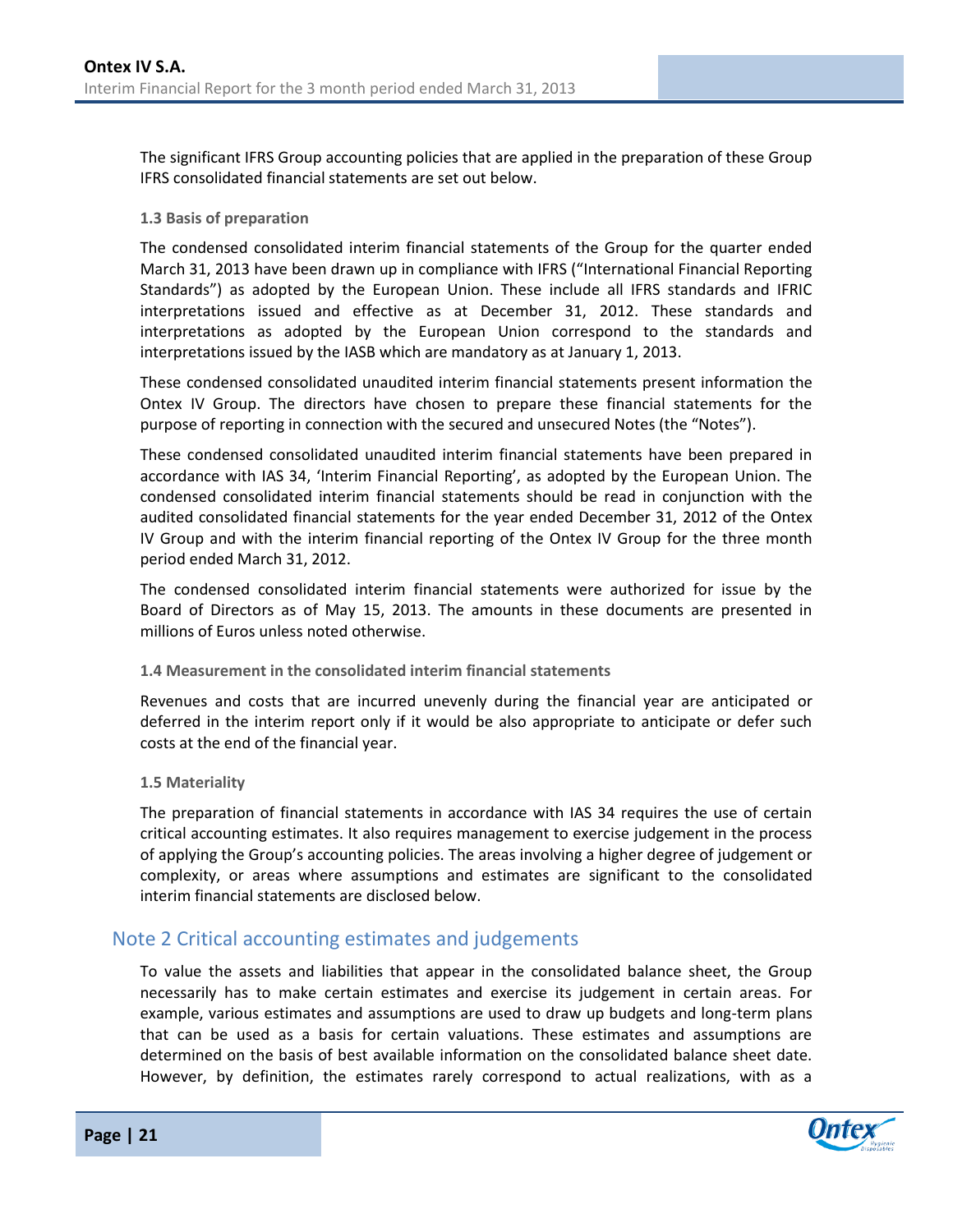consequence that the resulting accounting valuations are inevitably subject to a certain degree of subjectivity.

The estimates and assumptions that might significantly impact the valuation of the assets and liabilities are commented upon below.

#### **2.1 Employee benefits**

The carrying amount of the Group's employee benefit obligations is determined on an actuarial basis using certain assumptions. The pension cost for an interim period is calculated on a yearto-date basis by using the actuarially determined pension cost rate as at the end of the previous year, as adjusted for significant market fluctuations since the previous year end and for significant curtailments, settlements, or other significant one-off events. One particularly sensitive assumption used for determining the net cost of the benefits granted is the discount rate. Any change to this assumption will affect the carrying amount of those obligations.

The discount rate depends on the duration of the benefit, i.e. the average duration of the engagements, weighted with the present value of the costs linked to those engagements. According to IAS 19, the discount rate has to correspond to the rate of high-quality corporate bonds of similar term to the benefits valued and in the same currency.

Would the discount rate used be higher or lower than 1%, the impact on the financial statements would not be material.

#### **2.2 Impairment of assets**

No indicator of additional potential impairment was identified as of March 31, 2013.

#### **2.3 Income taxes**

Taxation is determined annually and, accordingly, the tax charge for the interim period involves making an estimate of the likely effective tax rate for the year. The calculation of the effective tax rate is based on an estimate of the tax charge or credit for the year expressed as a percentage of the expected accounting profit or loss. This percentage is then applied to the interim result.

#### **2.4 Management remuneration**

The recognition of the remuneration and bonuses in the income statement during the interim period is determined in accordance with the provisions contained in IAS 19, "Employee benefits". That is, where an employee has rendered services to the entity during the interim period, the Group recognizes the employee benefits expected to be paid to the employee for that service.

#### **2.5 Operating segments**

The Group's activities are in one segment. There are no other significant classes of business, either singularly or in aggregate. The Board of Directors review the operating results (defined as EBITDA) and operating plans, and make resource allocation decisions on a company-wide basis; therefore the Group operates as one segment.

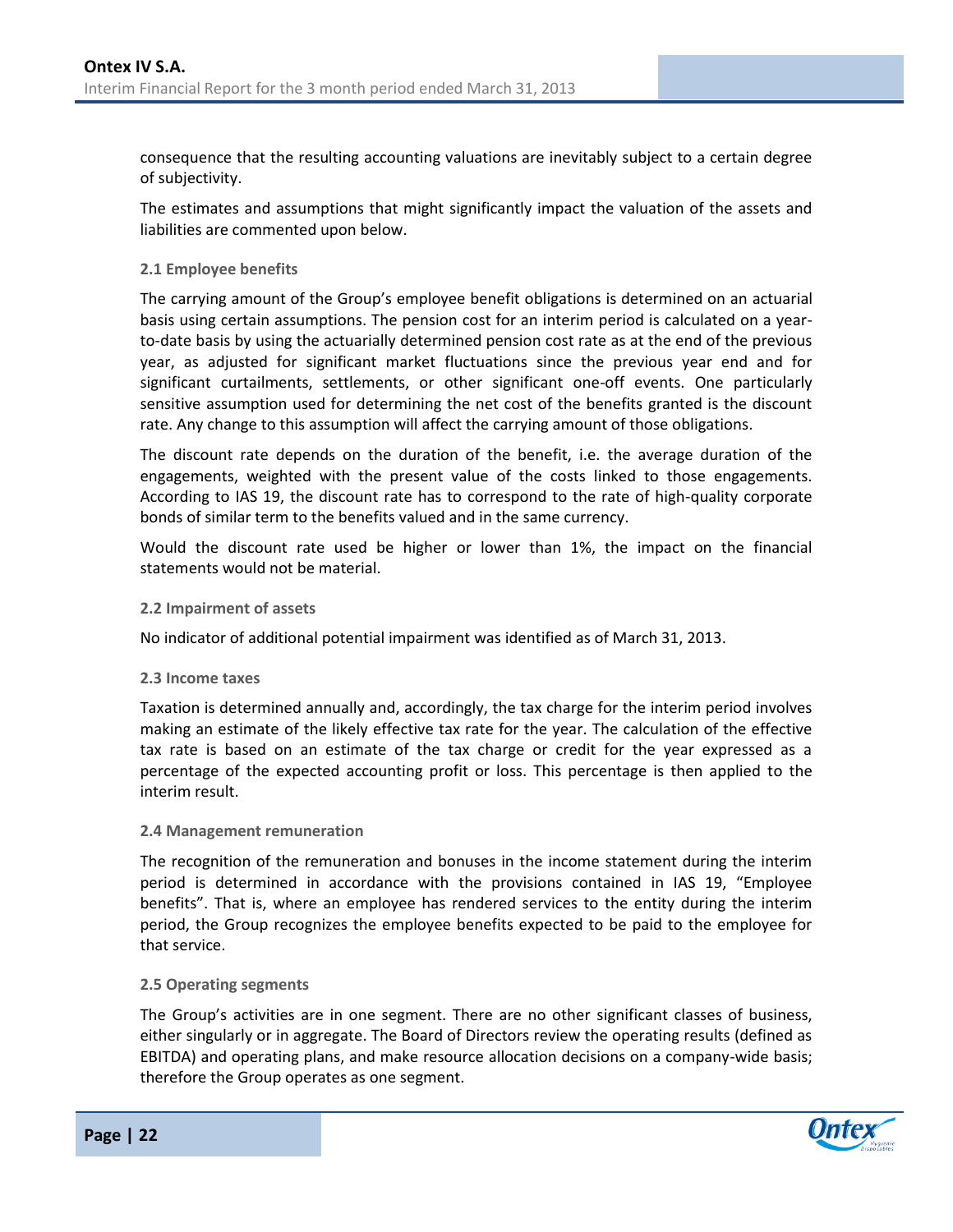# <span id="page-23-0"></span>Note 3 Financial risk factors

#### **3.1 Financial risk factor**

The Group's activities expose it to a variety of financial risks: market risk (including currency risk, fair value interest rate risk, cash flow interest rate risk and price risk), credit risk and liquidity risk. The unaudited interim condensed consolidated financial statements do not include all financial risk management information and disclosures required in the annual financial statements, and should be read in conjunction with the audited consolidated financial statements for the year ended December 31, 2012 of the Ontex IV Group.

There have been no changes in the risk management department since year end or in any risk management policies.

#### **3.2 Price risk (commodity)**

The Group has entered into an Oil Brent Call Option for a measured quantity of oil barrels for the period through to July 2013 in the second half of 2010.

As of March 31, 2013 the fair value of the derivative financial asset for this call option amounted to €4.5 million.

#### **3.3 Financial risk factors**

The Group's objectives when managing capital are to safeguard the Group's ability to continue as a going concern in order to provide benefits for shareholders.

The Group monitors capital on the basis of the net debt position. The Group's net debt position is calculated by adding all short and long-term interest bearing debts and by deducting the available short-term liquidity.

The net debt positions of the Group for the periods ended March 31, 2013, March 31, 2012 and December 31, 2012 are as follows:

| In $\epsilon$ million                          | March 31,<br>2013 | December 31,<br>2012 | March 31,<br>2012 |
|------------------------------------------------|-------------------|----------------------|-------------------|
| Long-term interest bearing debt                | 892.3             | 818.7                | 815.2             |
| Short-term interest bearing debt               | 27.8              | 14.0                 | 31.6              |
| Restricted cash (Senior Secured Notes<br>2013) | (79.3)            |                      |                   |
| Available short-term liquidity                 | (43.0)            | (38.9)               | (69.5)            |
| <b>Total net debt position</b>                 | 797.8             | 793.8                | 777.3             |

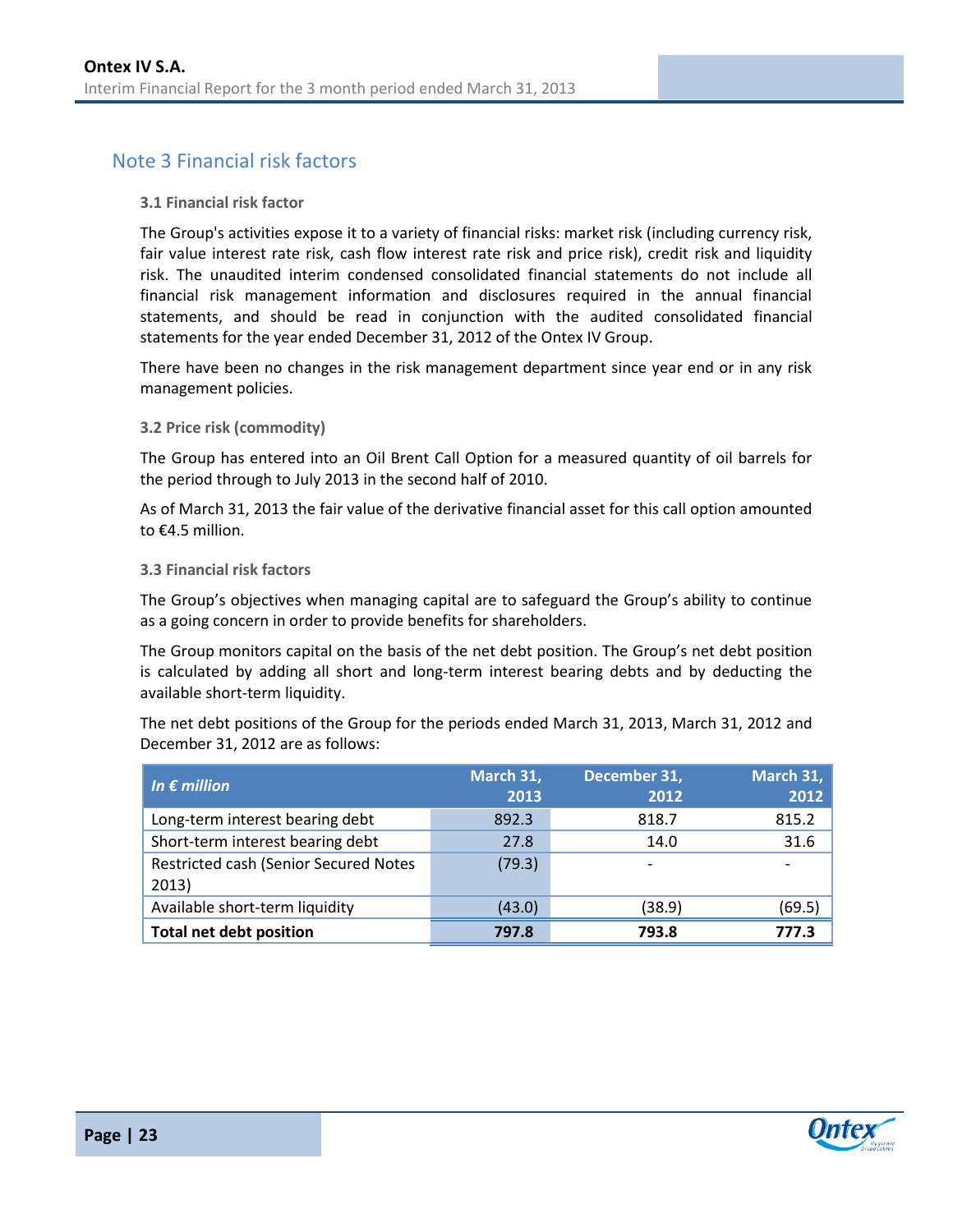| In $\epsilon$ million                                   | 31<br><b>December</b><br>2012 | <b>Net</b><br>additional<br>notes<br>proceeds | <b>Repayment</b><br>of interest<br>bearing<br>debt | <b>Other</b><br>non-cash | 31 March<br>2013 |
|---------------------------------------------------------|-------------------------------|-----------------------------------------------|----------------------------------------------------|--------------------------|------------------|
| Bonds:                                                  |                               |                                               |                                                    |                          |                  |
| - Senior Secured Notes 2011                             | 320.0                         |                                               |                                                    |                          | 320.0            |
| - Senior Secured Notes 2013<br>(additional notes)       |                               | 77.4                                          |                                                    | (0.1)                    | 77.4             |
| - Floating Rate Notes 2011                              | 280.0                         | $\overline{a}$                                |                                                    |                          | 280.0            |
| - Senior Unsecured Notes<br>2011                        | 235.0                         |                                               |                                                    |                          | 235.0            |
| Borrowing costs                                         | (19.0)                        | (4.2)                                         | $\overline{a}$                                     | 0.9                      | (22.3)           |
| Financial lease liabilities and<br>other liabilities    | 2.7                           |                                               | (0.5)                                              |                          | 2.2              |
| <b>Total non-current interest</b><br>bearing debt       | 818.7                         | 73.2                                          | (0.5)                                              | 0.9                      | 892.3            |
| Accrued interest bonds                                  | 12.0                          | 1.9                                           |                                                    | 11.9                     | 25.8             |
| Financial lease liabilities and<br>other liabilities    | 2.0                           |                                               |                                                    |                          | 2.0              |
| <b>Total current interest</b><br>bearing debt           | 14.0                          | 1.9                                           |                                                    | 11.9                     | 27.8             |
| <b>Interest bearing debt</b><br>current and non current | 832.7                         | 75.1                                          | (0.5)                                              | 12.8                     | 920.1            |
|                                                         |                               |                                               |                                                    |                          |                  |

Since December 31, 2012 the interest bearing debt evolved as follows:

**3.4 Interest rate and credit risk**

As of March 31, 2011 the Company has issued high yield bonds replacing a €600.0 million Senior Loan and a €160.0 million Vendor Loan Notes.

The high yield bonds consist of €235.0 million 9.000% Senior Notes due 2019, €320.0 million 7.500% Senior Secured Notes due 2018 and €280.0 million Senior Secured Floating Rate Notes due 2018.

On February 14, 2013, Ontex closed the offering of €75 million 7.5% Senior Secured Notes due 2018 for an issue price of 103.25% plus an amount equal to the accrued interest on the Notes from October 15, 2012. The gross proceeds of this successful offering, together with cash on hand, were used to (i) purchase the issued and outstanding capital stock of Serenity and (ii) pay certain fees and expenses associated with the acquisition of Serenity and the offering of the Notes.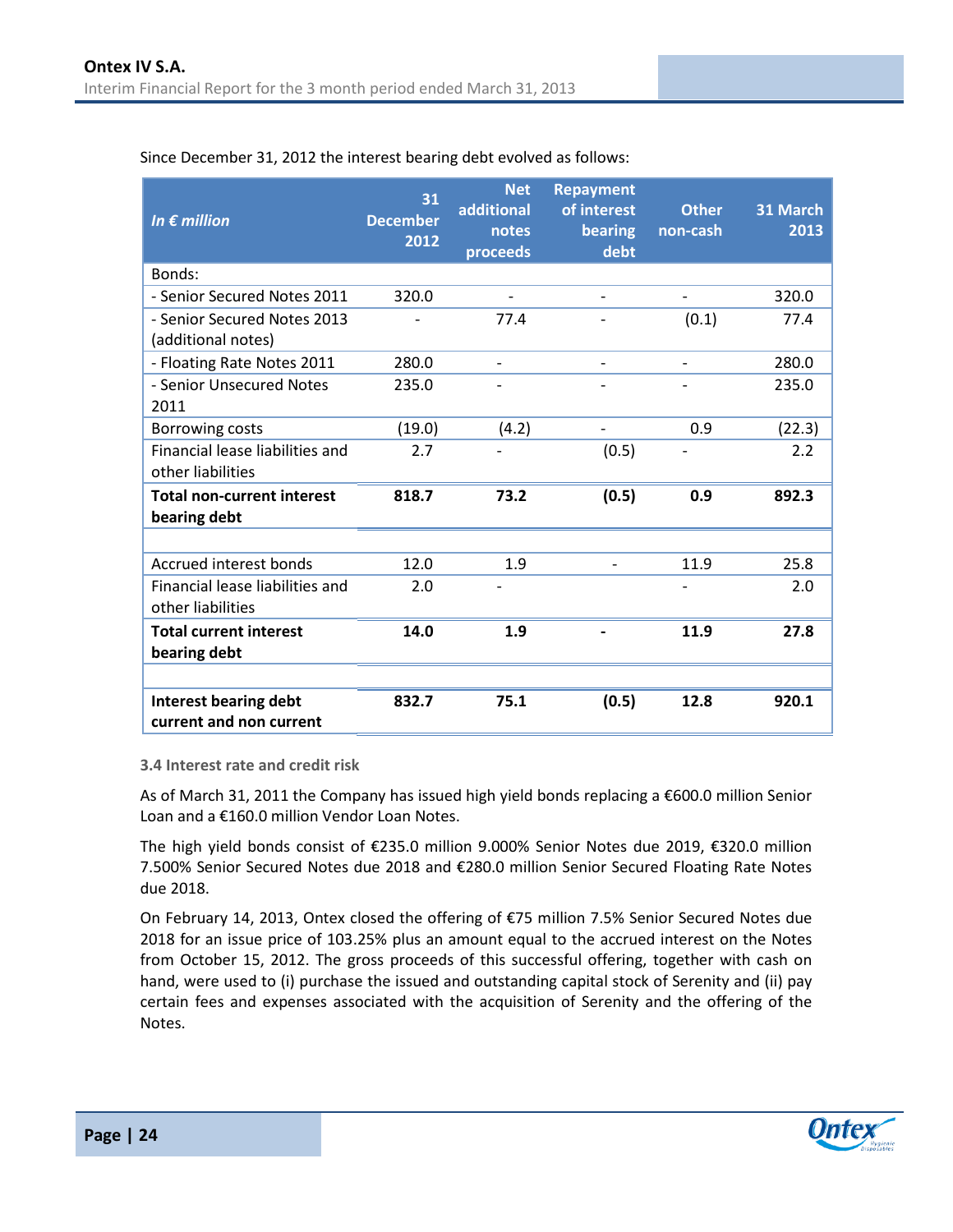As of March 31, 2013 the cash generated from the issuance of the additional notes was deposited into an escrow account pending the closing of the acquisition of Serenity which occured on April 4, 2013.

The Senior secured Notes are accounted for at amortized cost.

As of March 31, 2013, the €75.0 million Revolving Credit Facility is undrawn. Subsequently, €30.0 million of the RCF has been drawn as of April 2013, pending closing of the Serenity factoring agreements.

### <span id="page-25-0"></span>Note 4 Segment reporting

According to IFRS 8, reportable operating segments are identified based on the "management approach". This approach stipulates external segment reporting based on the Group's internal organizational and management structure and on internal financial reporting to the chief operating decision maker. The Group's activities are in one segment, "Hygienic Disposable Products". There are no other significant classes of business, either singularly or in aggregate. The chief operating decision makers, the Board of Directors, review the operating results and operating plans, and make resource allocation decisions on a company-wide basis. Therefore the Group operates as one segment. Enterprise-wide disclosures about product sales, geographic areas and revenues from major customers are presented below:

#### **4.1 Information by division**

| By division, in $\epsilon$ million | <b>March 31, 2013</b> | <b>March 31, 2012</b> |
|------------------------------------|-----------------------|-----------------------|
| Retail                             | 221.7                 | 226.8                 |
| Healthcare                         | 67.3                  | 65.6                  |
| <b>Turkey Region</b>               | 51.5                  | 41.0                  |
| <b>Ontex Group Sales</b>           | 340.5                 | 333.4                 |

#### **4.2 Information by product group**

| By product group, in $\epsilon$ million | <b>March 31, 2013</b> | <b>March 31, 2012</b> |
|-----------------------------------------|-----------------------|-----------------------|
| Babycare                                | 191.2                 | 188.3                 |
| Femcare                                 | 48.2                  | 48.3                  |
| Adult Incontinence                      | 97.3                  | 92.1                  |
| Other (Traded goods)                    | 3.8                   | 4.7                   |
| <b>Ontex Group Sales</b>                | 340.5                 | 333.4                 |

**4.3 Information by geographic area**

The organizational structure of the Group and its system of internal information indicates that the main source of geographical risks results from the location of its customers (destination of its sales) and not the physical location of its assets (origin of its sales). The location of the Group's customers is accordingly the geographical segmentation criterion and is defined as below:

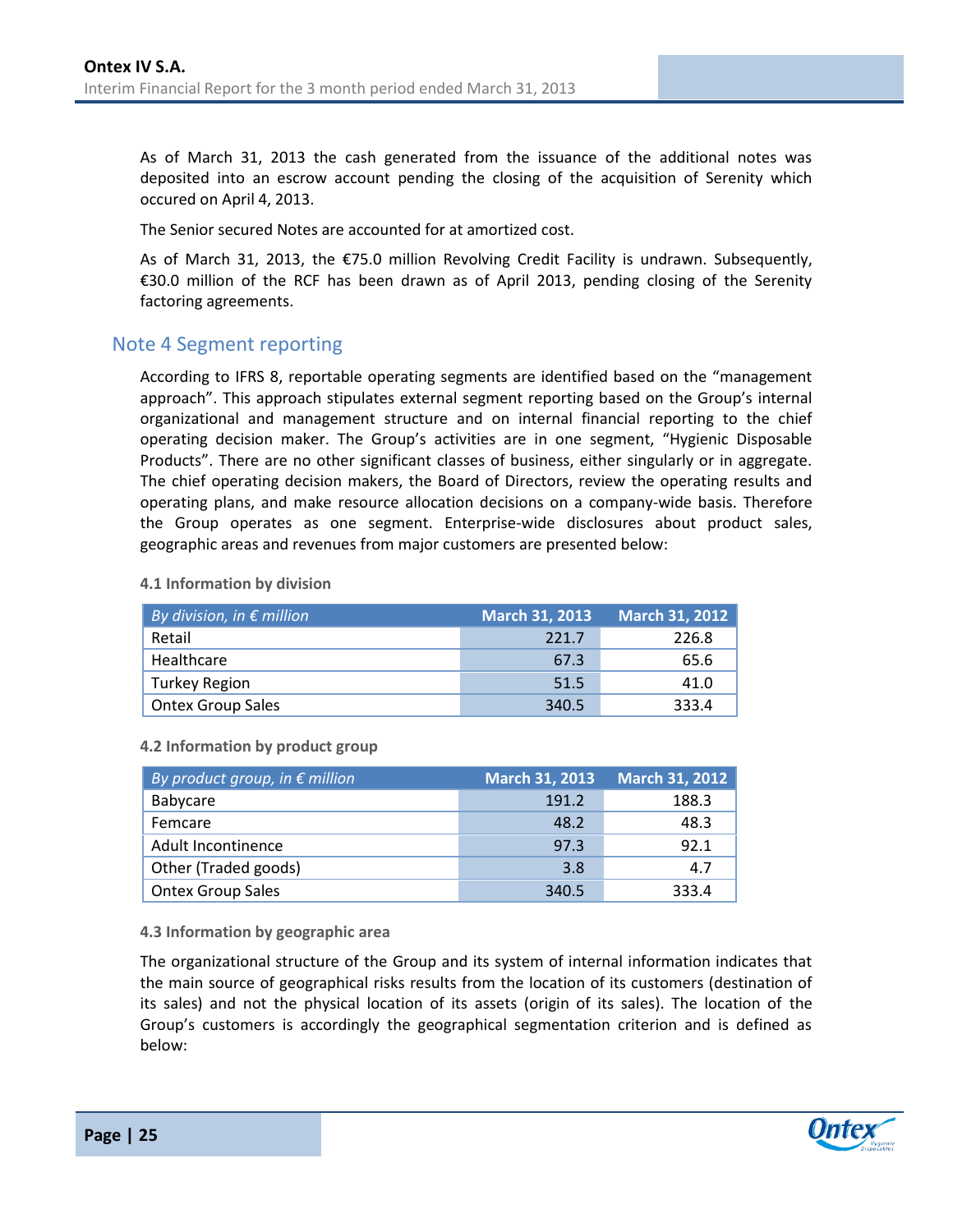| By geographic area, in $\epsilon$ million | <b>March 31, 2013</b> | <b>March 31, 2012</b> |
|-------------------------------------------|-----------------------|-----------------------|
| Western Europe                            | 218.9                 | 226.7                 |
| Eastern Europe                            | 47.2                  | 44.1                  |
| Rest of the World                         | 74.4                  | 62.6                  |
| <b>Ontex Group Sales</b>                  | 340.5                 | 333.4                 |

#### **4.4 Revenues from major customers**

The Group does not have a single significant customer. In Quarter 1 2013, the single largest customer represented 6.8% of the group's revenues. The 10 largest customers represented 40.8% of Quarter 1 2013 revenues.

# <span id="page-26-0"></span>Note 5 Goodwill and other intangible assets

| In $\epsilon$ million                                                                     | <b>Goodwill</b> | IT<br>implementation<br>costs | <b>Other</b><br>intangibles | <b>Total</b>    |
|-------------------------------------------------------------------------------------------|-----------------|-------------------------------|-----------------------------|-----------------|
| Quarter ended March 31, 2013                                                              |                 |                               |                             |                 |
| Opening net book amount                                                                   | 841.5           | 3.9                           | 0.4                         | 845.8           |
| Additions                                                                                 |                 | 0.5                           |                             | 0.5             |
| <b>Transfers</b>                                                                          |                 | 0.7                           |                             | 0.7             |
| Amortization charge                                                                       |                 | (0.6)                         |                             | (0.6)           |
| Exchange differences                                                                      |                 |                               |                             |                 |
| Other movements                                                                           |                 |                               |                             |                 |
| <b>Closing net book amount</b>                                                            | 841.5           | 4.5                           | 0.4                         | 846.4           |
| Quarter ended March 31, 2013<br>Cost or valuation<br>Accumulated amortization, impairment | 841.5           | 17.3<br>(12.8)                | 0.9<br>(0.5)                | 859.7<br>(13.3) |
| and other adjustments                                                                     |                 |                               |                             |                 |
| Net book amount                                                                           | 841.5           | 4.5                           | 0.4                         | 846.4           |

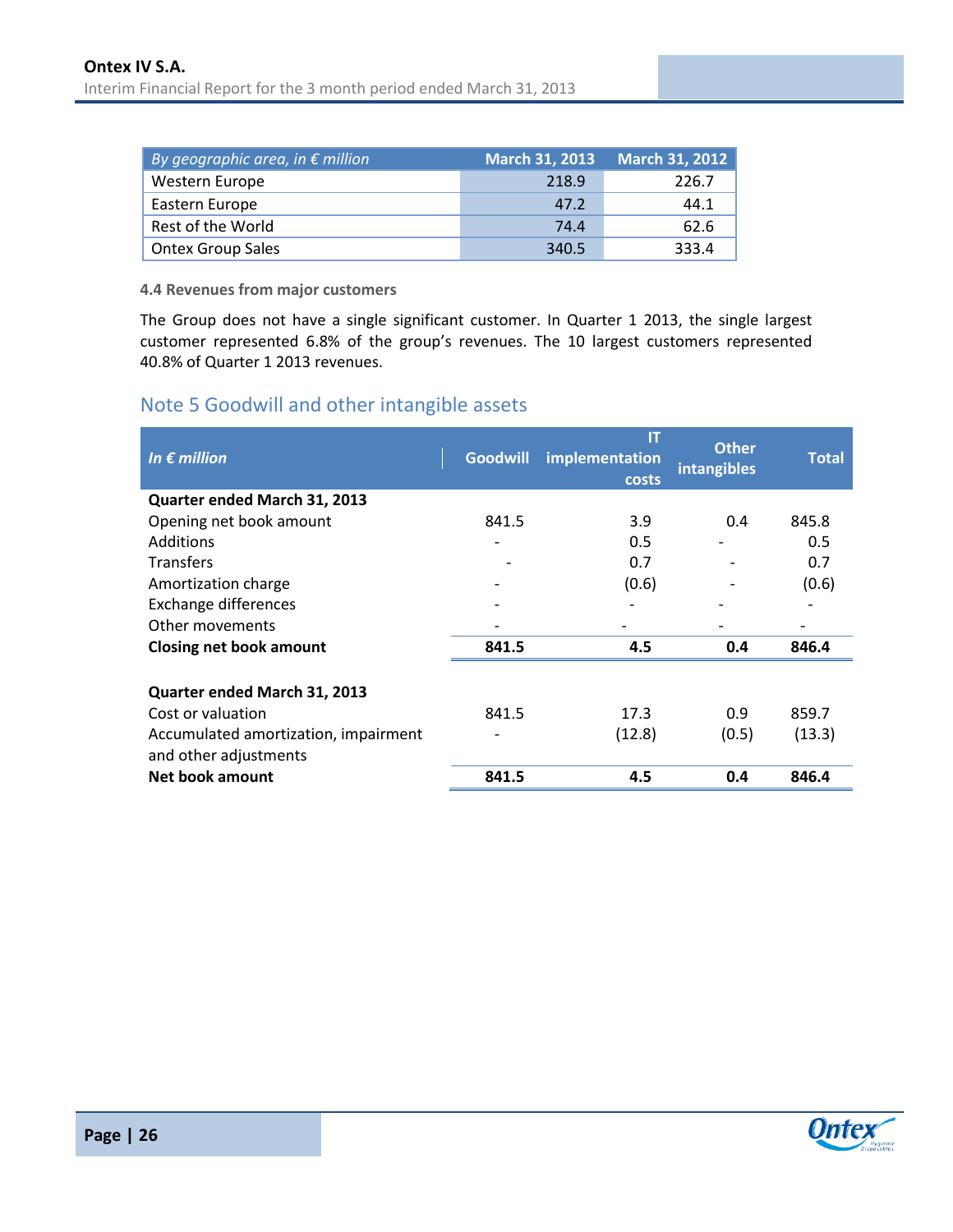| In $\epsilon$ million                                                                                              | <b>Goodwill</b> | IT<br>implementation<br>costs | <b>Other</b><br>intangibles  | <b>Total</b>    |
|--------------------------------------------------------------------------------------------------------------------|-----------------|-------------------------------|------------------------------|-----------------|
| Quarter ended March 31, 2012                                                                                       |                 |                               |                              |                 |
| Opening net book amount                                                                                            | 841.5           | 4.4                           | 0.5                          | 846.4           |
| <b>Additions</b>                                                                                                   |                 | 0.3                           |                              | 0.3             |
| Amortization charge                                                                                                | $\overline{a}$  | (0.6)                         | $\qquad \qquad \blacksquare$ | (0.6)           |
| Exchange differences                                                                                               |                 |                               | (0.1)                        | (0.1)           |
| Other movements                                                                                                    |                 |                               | (0.1)                        | (0.1)           |
| <b>Closing net book amount</b>                                                                                     | 841.5           | 4.1                           | 0.3                          | 845.9           |
| Quarter ended March 31, 2012<br>Cost or valuation<br>Accumulated amortization, impairment<br>and other adjustments | 841.5           | 14.7<br>(10.6)                | 0.8<br>(0.5)                 | 857.0<br>(11.1) |
| Net book amount                                                                                                    | 841.5           | 4.1                           | 0.3                          | 845.9           |

# <span id="page-27-0"></span>Note 6 Property Plant and Equipment

| In $\epsilon$ million          | Land, land<br><b>improvements</b><br>and buildings | Plant,<br>machinery<br>and<br>equipment | <b>Furniture</b><br>and<br>vehicles | <b>Other</b><br>tangible<br>assets | <b>Assets under</b><br>construction and<br>advance<br>payments | <b>Total</b> |
|--------------------------------|----------------------------------------------------|-----------------------------------------|-------------------------------------|------------------------------------|----------------------------------------------------------------|--------------|
| <b>Quarter ended</b>           |                                                    |                                         |                                     |                                    |                                                                |              |
| March 31, 2013                 |                                                    |                                         |                                     |                                    |                                                                |              |
| Opening net book amount        | 89.4                                               | 134.2                                   | 0.6                                 | 11.4                               | 31.8                                                           | 267.4        |
| Additions                      |                                                    | 1.8                                     |                                     | 0.1                                | 5.5                                                            | 7.5          |
| <b>Transfers</b>               | 0.4                                                | 10.5                                    |                                     |                                    | (11.7)                                                         | (0.7)        |
| <b>Disposals</b>               |                                                    | $\overline{\phantom{0}}$                |                                     | $\overline{\phantom{0}}$           |                                                                |              |
| Depreciation charge            | (0.8)                                              | (6.1)                                   | $\overline{\phantom{a}}$            | (0.4)                              |                                                                | (7.3)        |
| <b>Exchange differences</b>    | (0.3)                                              | 0.2                                     | $\qquad \qquad \blacksquare$        | 0.1                                | (0.1)                                                          | (0.1)        |
| Other movements                |                                                    | $\overline{a}$                          | $\qquad \qquad \blacksquare$        |                                    |                                                                |              |
| <b>Closing net book amount</b> | 88.8                                               | 140.7                                   | 0.6                                 | 11.3                               | 25.4                                                           | 266.8        |
| Quarter ended March 31,        |                                                    |                                         |                                     |                                    |                                                                |              |
| 2013                           |                                                    |                                         |                                     |                                    |                                                                |              |
| Cost                           | 103.2                                              | 220.7                                   | 1.1                                 | 17.1                               | 25.4                                                           | 367.6        |
| Accumulated depreciation       | (14.5)                                             | (79.9)                                  | (0.5)                               | (5.8)                              |                                                                | (100.8)      |
| <b>Net book amount</b>         | 88.7                                               | 140.7                                   | 0.6                                 | 11.3                               | 25.4                                                           | 266.8        |

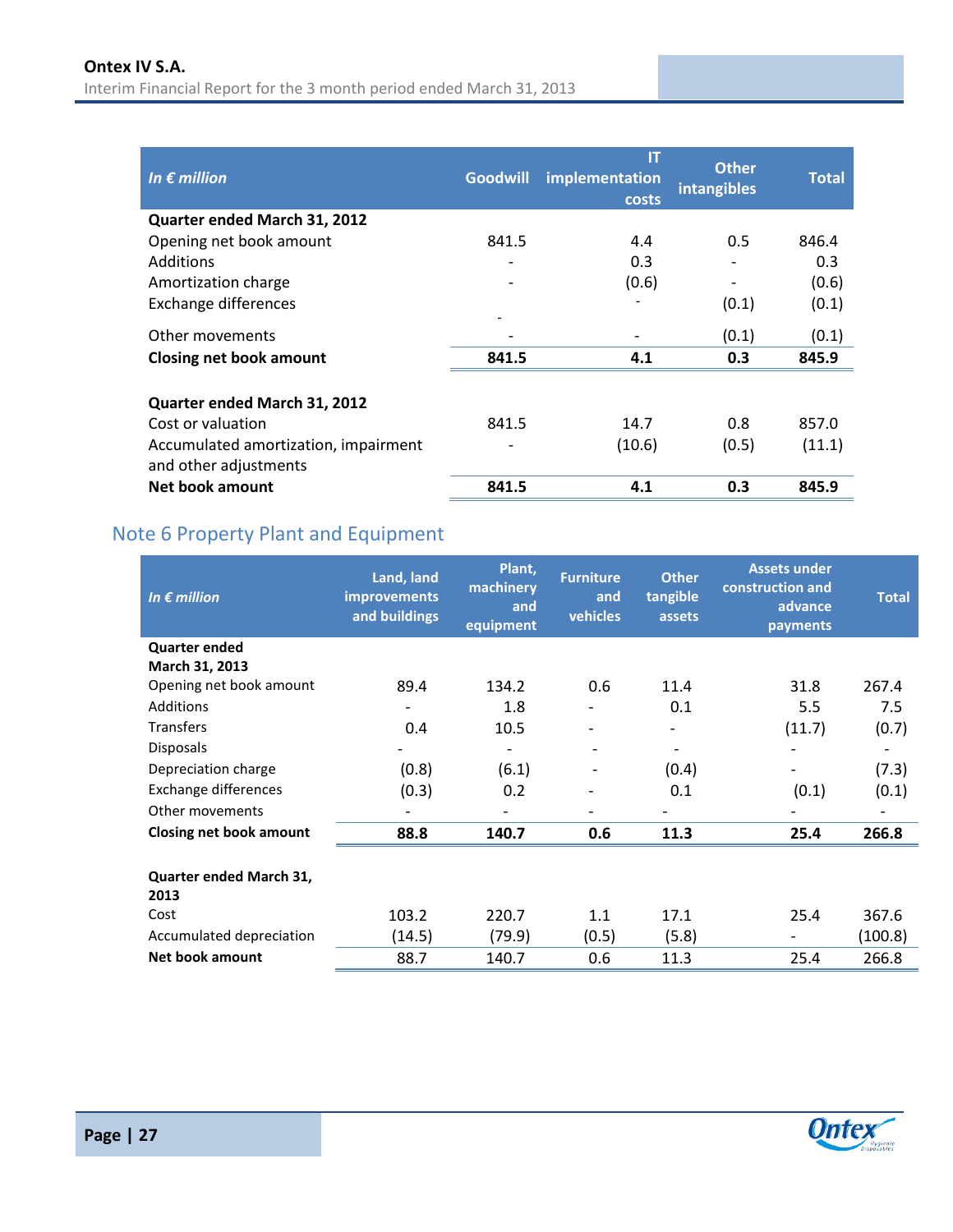| In $\epsilon$ million           | Land, land<br>improvements<br>and buildings | Plant,<br>machinery<br>and<br>equipment | <b>Furniture</b><br>and<br>vehicles | <b>Other</b><br>tangible<br>assets | <b>Assets under</b><br>construction and<br>advance<br>payments | <b>Total</b>             |
|---------------------------------|---------------------------------------------|-----------------------------------------|-------------------------------------|------------------------------------|----------------------------------------------------------------|--------------------------|
| <b>Quarter ended</b>            |                                             |                                         |                                     |                                    |                                                                |                          |
| March 31, 2012                  |                                             |                                         |                                     |                                    |                                                                |                          |
| Opening net book                | 90.9                                        | 114.2                                   | 0.5                                 | 10.0                               | 30.4                                                           | 246.0                    |
| amount                          |                                             |                                         |                                     |                                    |                                                                |                          |
| <b>Additions</b>                |                                             | 1.0                                     |                                     |                                    | 6.1                                                            | 7.1                      |
| <b>Transfers</b>                |                                             | 5.2                                     |                                     |                                    | (5.3)                                                          | (0.1)                    |
| <b>Disposals</b>                |                                             | (0.1)                                   |                                     |                                    |                                                                | (0.1)                    |
| Depreciation charge             | (0.8)                                       | (5.9)                                   |                                     | (0.4)                              |                                                                | (7.1)                    |
| <b>Exchange differences</b>     | 0.7                                         | 0.6                                     |                                     |                                    | 0.5                                                            | 1.8                      |
| Other movements                 |                                             |                                         |                                     |                                    |                                                                | $\overline{\phantom{0}}$ |
| <b>Closing net book amount</b>  | 90.8                                        | 115.0                                   | 0.5                                 | 9.6                                | 31.7                                                           | 247.6                    |
| Quarter ended March 31,<br>2012 |                                             |                                         |                                     |                                    |                                                                |                          |
| Cost                            | 103.9                                       | 171.9                                   | 1.0                                 | 14.1                               | 32.1                                                           | 323.0                    |
| Accumulated                     | (13.0)                                      | (57.0)                                  | (0.5)                               | (4.5)                              | (0.4)                                                          | (75.4)                   |
| depreciation                    |                                             |                                         |                                     |                                    |                                                                |                          |
| <b>Net book amount</b>          | 90.8                                        | 115.0                                   | 0.5                                 | 9.6                                | 31.7                                                           | 247.6                    |

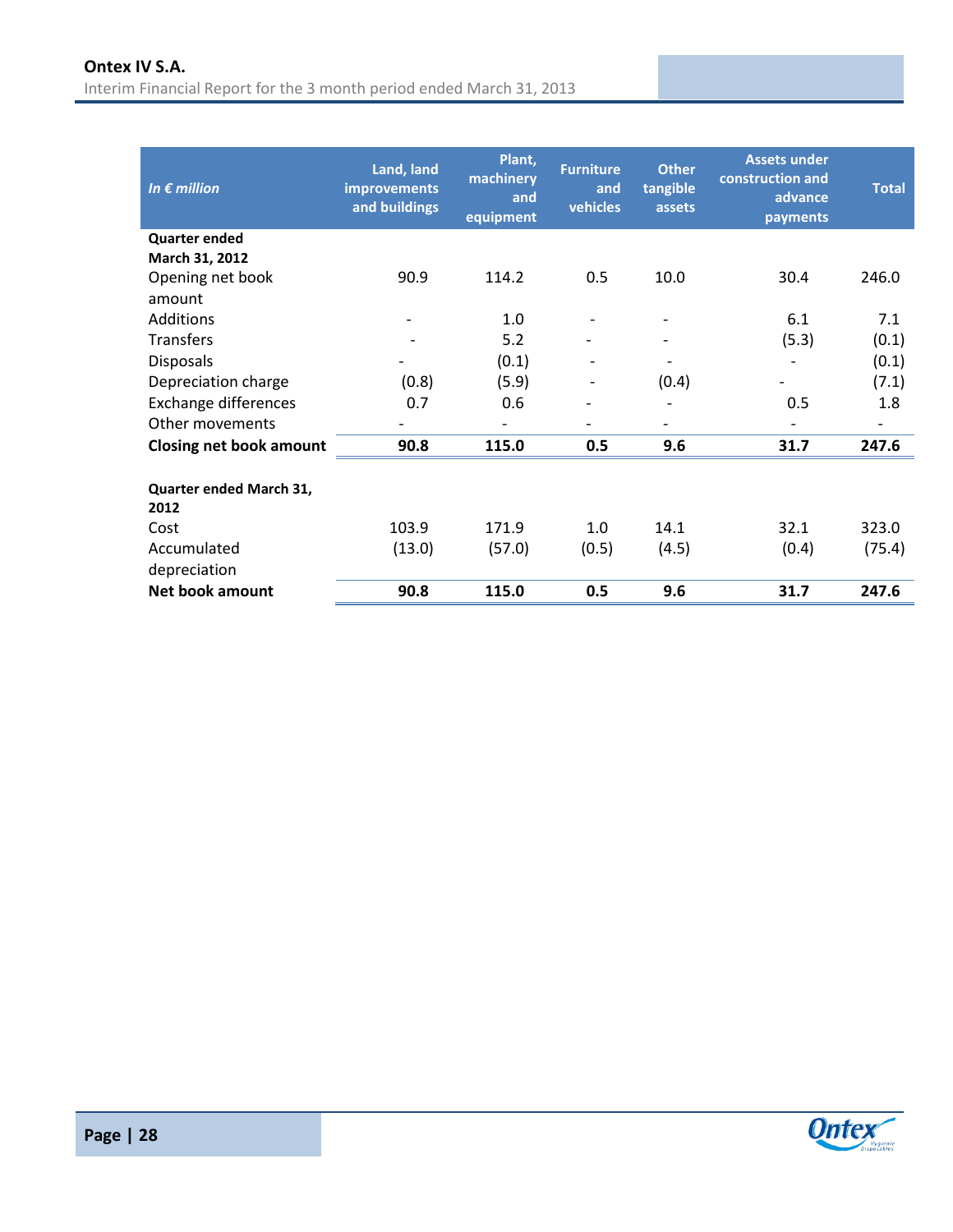# <span id="page-29-0"></span>Note 7 Legal Claims

The Group recognises a provision for certain legal claims brought against the Group by customers, suppliers or former employees. The provision charge is recognised in profit and loss within the line 'Other operating income/ (expense)' in the consolidated income statement. There have been no significant developments in respect of claims compared to prior year end.

# <span id="page-29-1"></span>Note 8 Reconciliation of net income/ (loss) before interest, tax, depreciation and amortization (EBITDA) and from EBITDA to Adjusted EBITDA

Please see Details in Consolidated Interim Financial Statement of Income.

### <span id="page-29-2"></span>Note 9 Non-recurring expenses

| In $\epsilon$ million               | Successor<br><b>March 31, 2012</b> | Predecessor<br><b>March 31, 2012</b> |
|-------------------------------------|------------------------------------|--------------------------------------|
| <b>Business restructuring</b>       |                                    | 1.8                                  |
| Acquisition related expense         | 1.9                                | 0.1                                  |
| Asset impairment                    | 0.3                                | 0.2                                  |
| Other                               | 0.2                                | 0.8                                  |
| <b>Total non-recurring expenses</b> | 2.4                                | 2.9                                  |

### <span id="page-29-3"></span>Note 10 Contingencies

The Group is involved in a number of environmental, contractual, product liability, patent (or intellectual property), employment and other claims and disputes incidental to our business.

We currently believe that the disposition of all claims and disputes, individually or in the aggregate, should not have a material adverse effect on our consolidated financial condition, results of operations or liquidity.

## <span id="page-29-4"></span>Note 11 Events after the reporting period

#### *The Serenity acquisition*

On January 27, 2013 (the "Signing Date"), Ontex BVBA entered into a Shares Sale and Purchase Agreement (the "Acquisition Agreement") pursuant to which it agreed to purchase 100% of the shares of Artsana Sud S.p.A., a *società per azioni* incorporated under the laws of Italy (the "Target"), from Artsana S.p.A. ("Artsana" or the "Seller"). The acquisition was closed on April 4, 2013.

Pursuant to the Acquisition Agreement, the initial purchase price for the Acquisition consisted of: (1) €49,208,721, representing the Estimated Purchase Price (as defined in the Acquisition Agreement) for Serenity's shares; and (2) €24,000,000 paid on behalf of Serenity in settlement of intercompany debt owed to the Seller.

We have also agreed to certain earn-out payments totaling no more than €18 million (the "Earnout Payments") and consisting of: (x) up to €8 million and €5 million in 2014 and 2015,